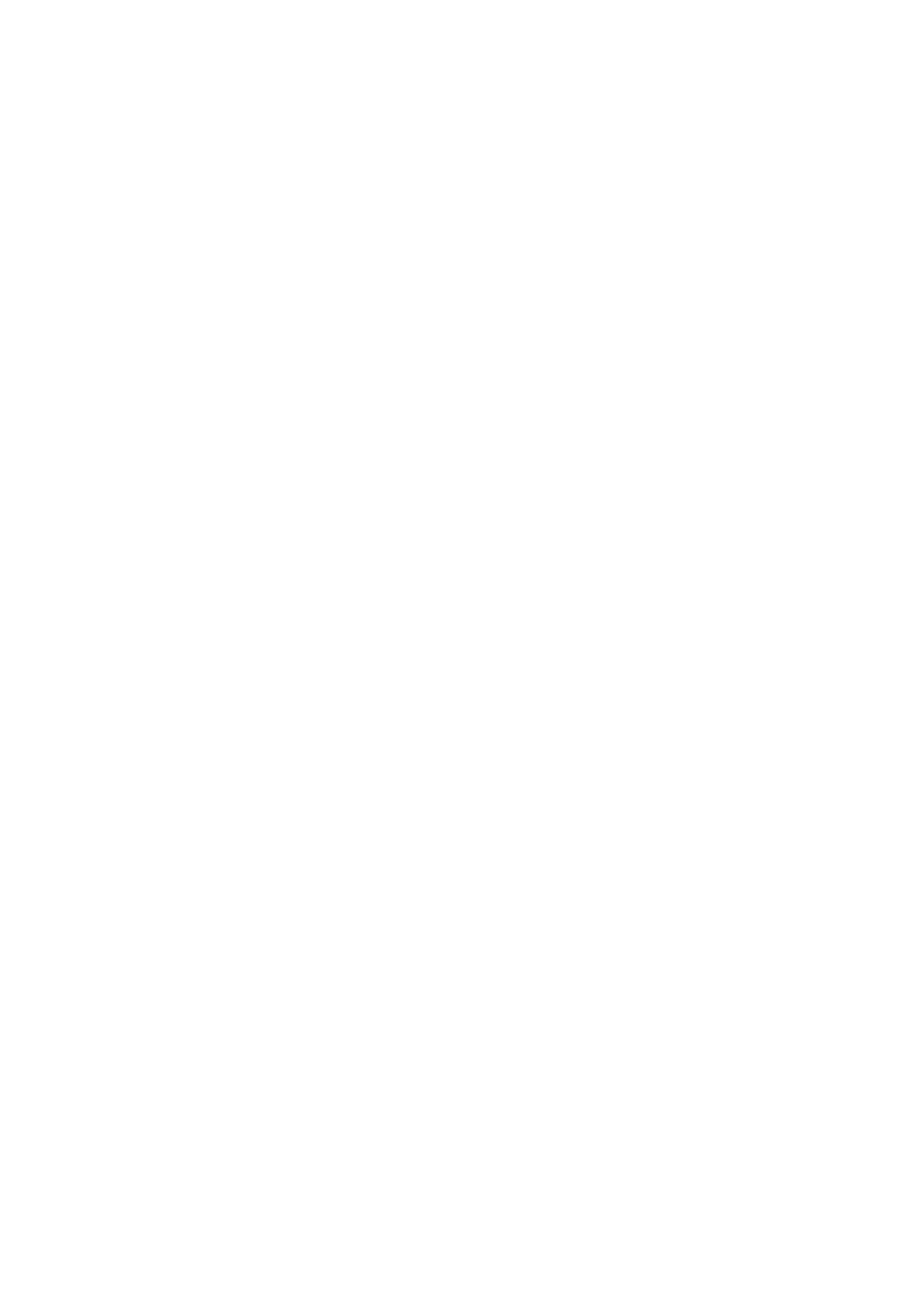

#### **Contents**

| 1. |                                                                         |  |
|----|-------------------------------------------------------------------------|--|
|    |                                                                         |  |
|    |                                                                         |  |
|    |                                                                         |  |
|    |                                                                         |  |
|    |                                                                         |  |
|    |                                                                         |  |
|    |                                                                         |  |
|    |                                                                         |  |
| 2. | Structure Characteristics and Working Principle 13                      |  |
|    |                                                                         |  |
|    |                                                                         |  |
|    |                                                                         |  |
|    |                                                                         |  |
|    |                                                                         |  |
|    |                                                                         |  |
|    |                                                                         |  |
|    |                                                                         |  |
|    |                                                                         |  |
|    |                                                                         |  |
|    |                                                                         |  |
|    | 2.3.5 Electrical Components List (HA-30~400 230V) 21                    |  |
|    |                                                                         |  |
|    |                                                                         |  |
|    |                                                                         |  |
|    |                                                                         |  |
|    | Electrical Components List (HA-30~400 400V)31<br>2.3.10                 |  |
|    |                                                                         |  |
|    | 2.4.1 Installed on the injection molding machine with heat preservation |  |
|    |                                                                         |  |
| 3. |                                                                         |  |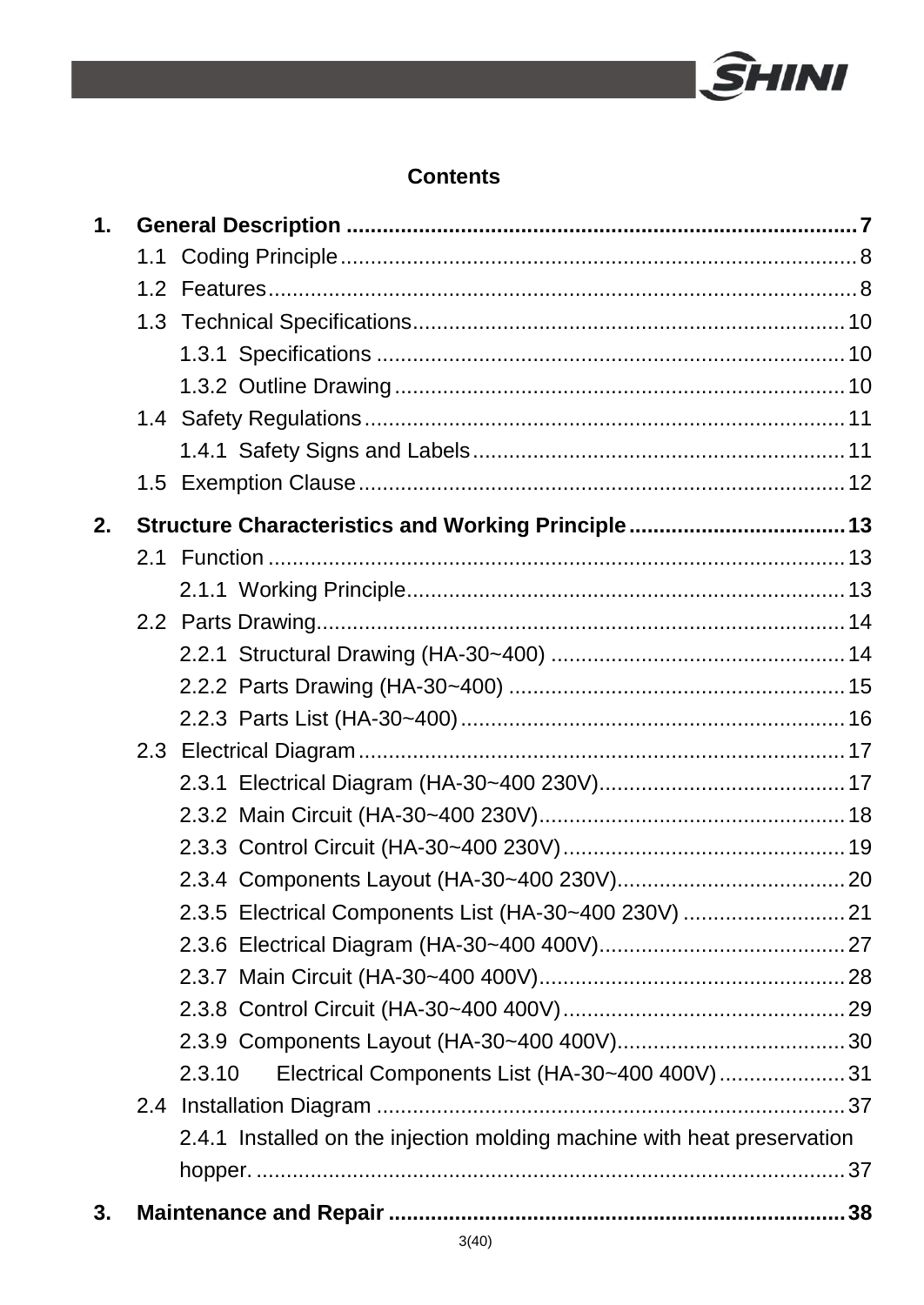

### **Table Index**

| Table 2-14: Electrical Components List (HA-100 400V) 34 |  |
|---------------------------------------------------------|--|
| Table 2-15: Electrical Components List (HA-200 400V) 35 |  |
| Table 2-16: Electrical Components List (HA-400 400V) 36 |  |

#### **Picture Index**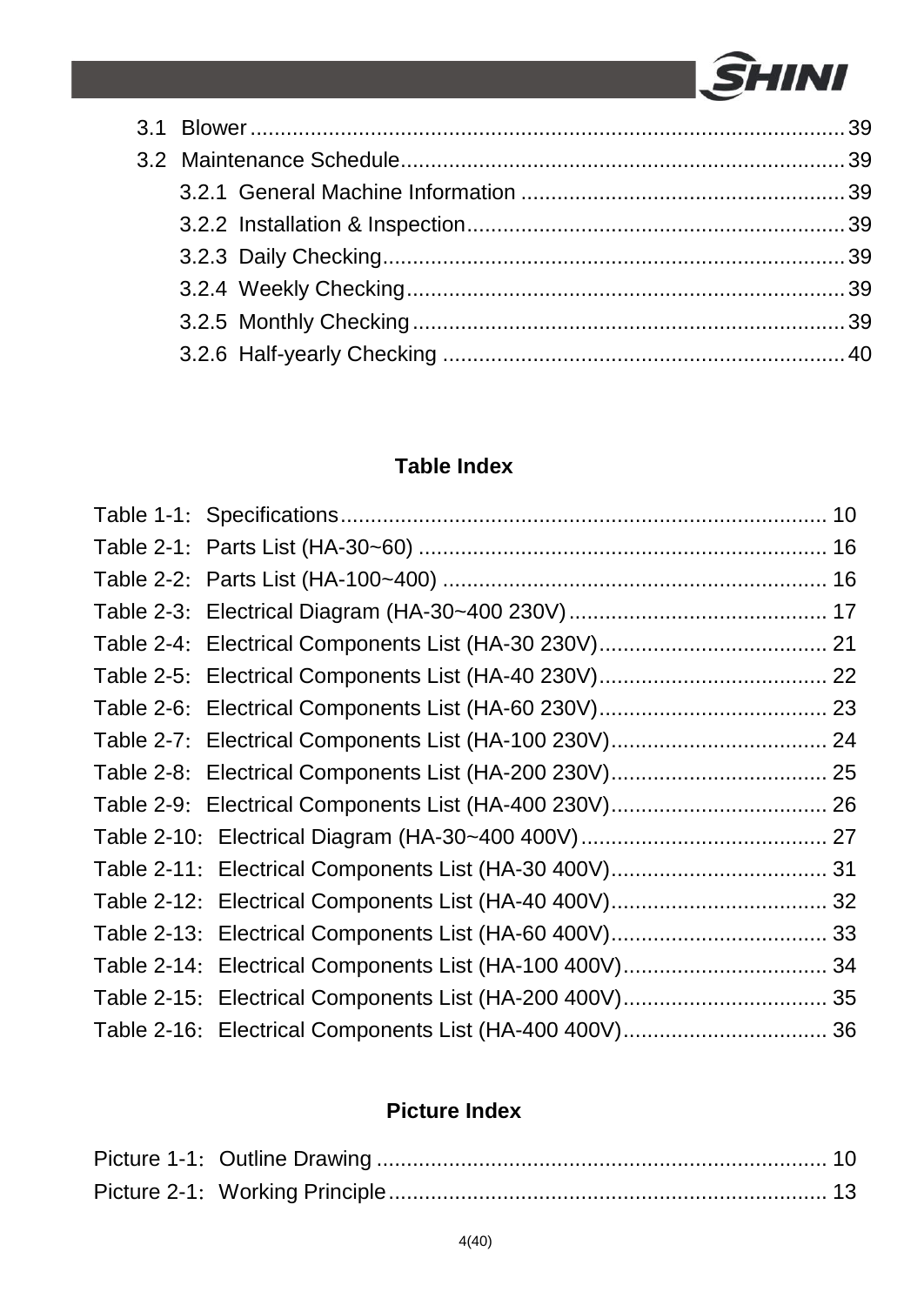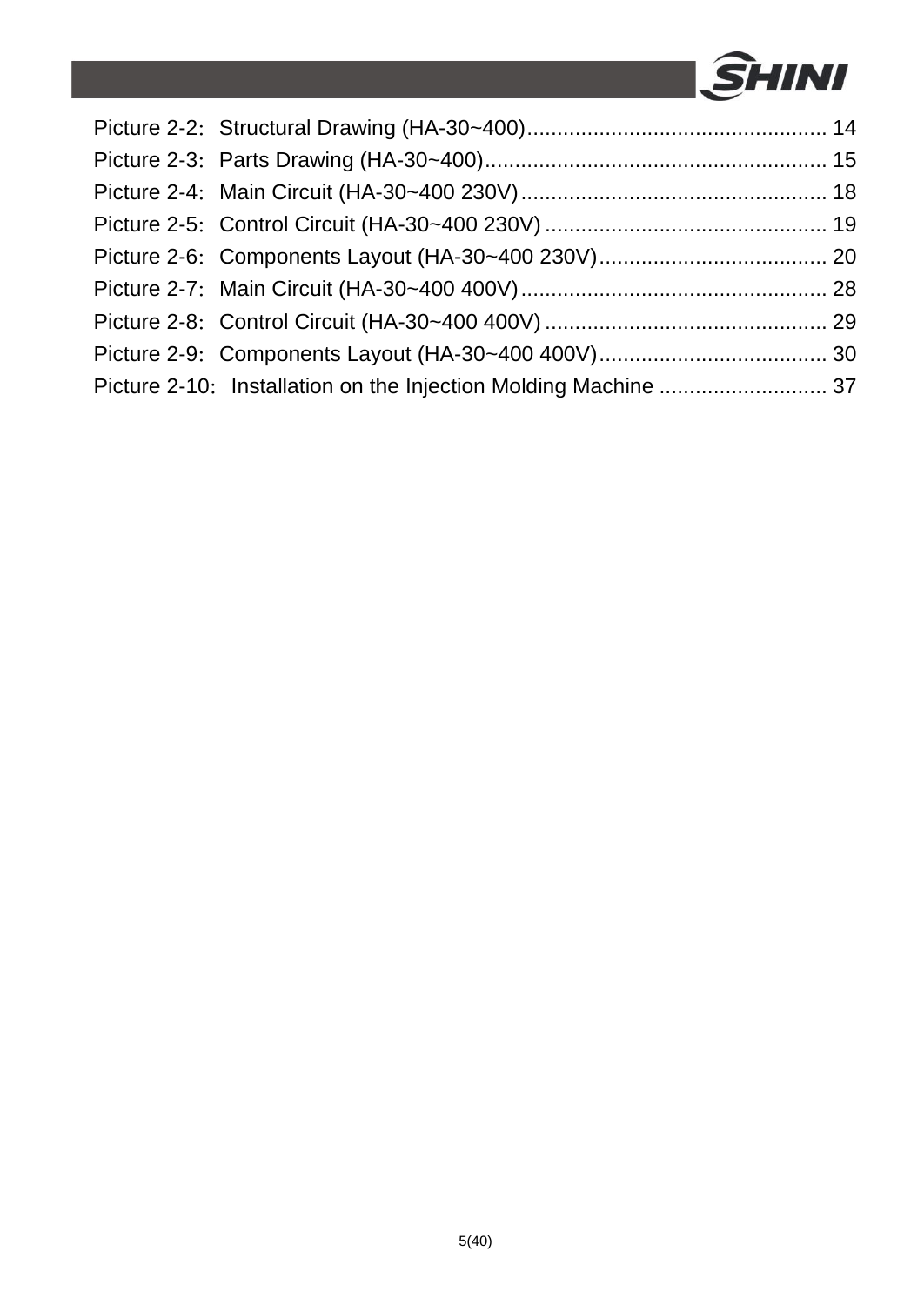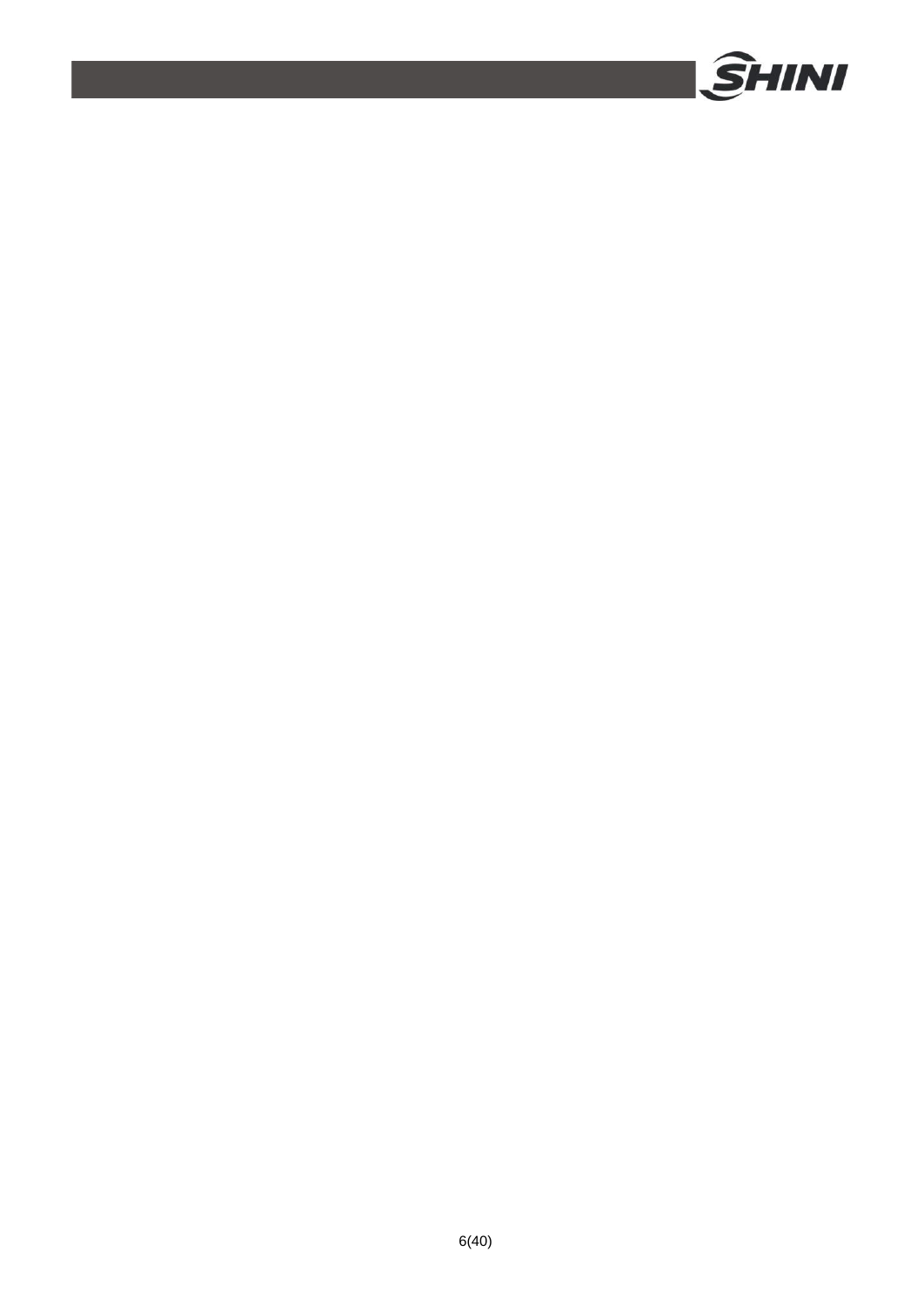

# **1. General Description**

Read this manual carefully before operation to prevent machine damage or personal injuries.

HA series which is with simple structure and in light weight is particularly suitable for working with heat-preservation hopper to dry engineering plastics. This series is capable of offering air volume within  $30m^3$ /hr $\sim$ 400 m $^3$ /hr; there are 6 models.



Model: HA-100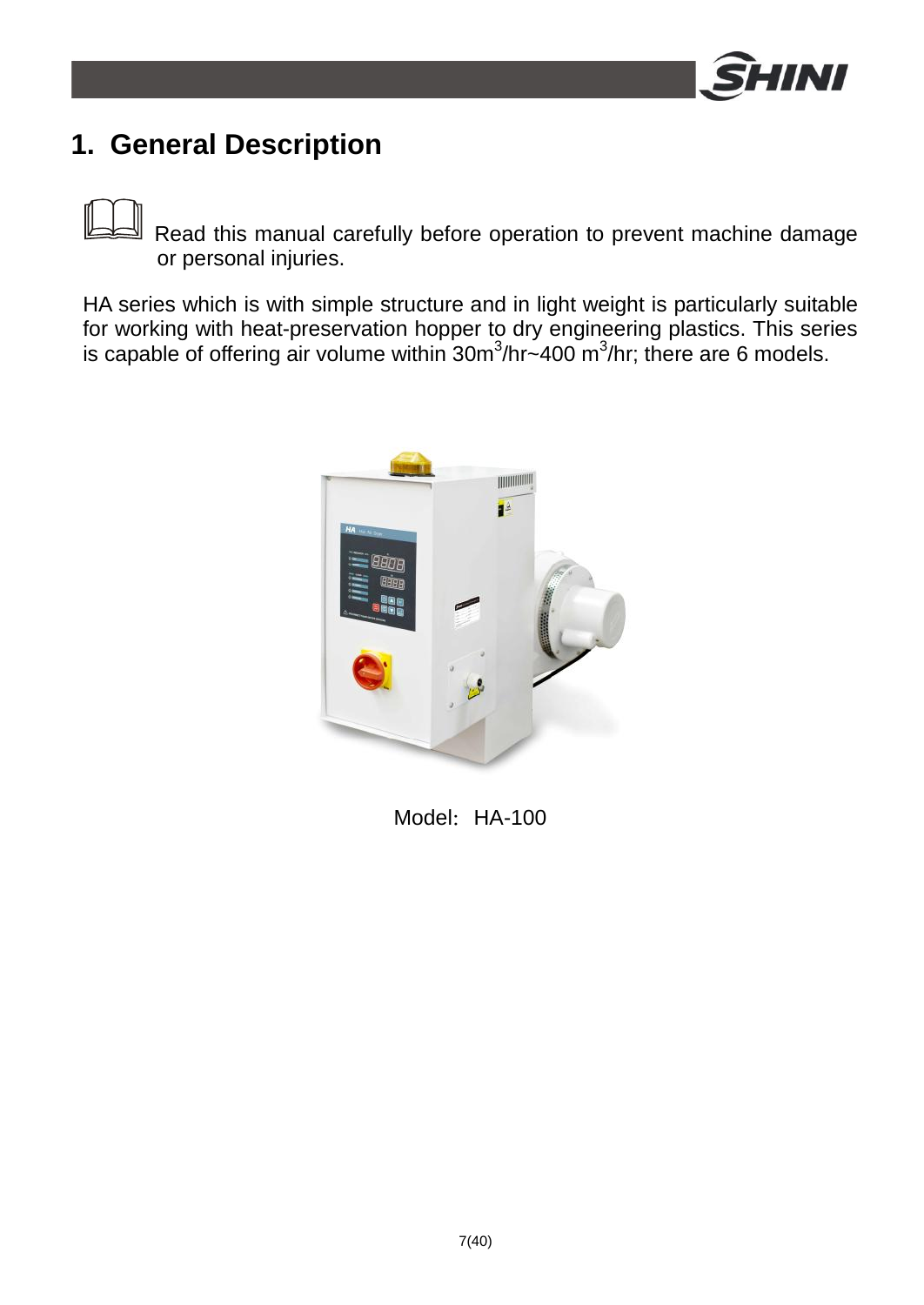

### 1.1 Coding Principle



Notes: It's of CE conformity.

### 1.2 Features

- 1) Standard configuration
- Microcomputer control helps to control temperature accurately.
- Digital P.I.D. temperature control with LED display.
- With overheat protection, it can avoid accidents caused by man or machine failure.
- 7-day automatic start/stop timer helps to save power.

#### 2) Accessory option

- Exhaust cyclone, exhaust air filter, hot air recycler and blower inlet filter are optional.
- Collocate with DH-U to constitute SHD-U dryer.

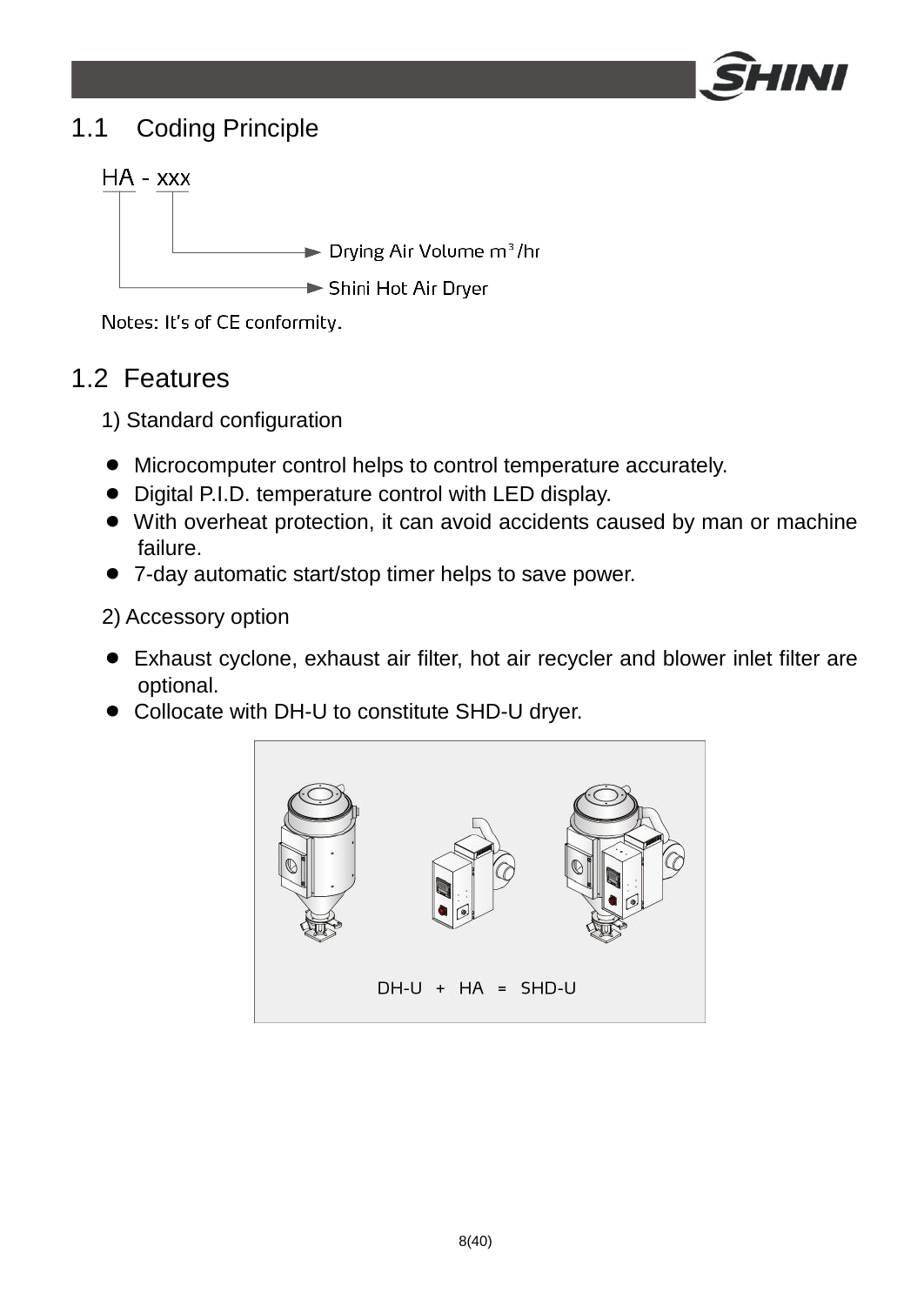

All service work should be carried out by a person with technical training or corresponding professional experience. The manual contains instructions for both handling and servicing. Chapter 6, which contains service instructions intended for service engineers. Other chapters contain instructions for operators.

Any modifications of the machine must be approved by SHINI in order to avoid personal injury and damage to machine. We shall not be liable for any damage caused by unauthorized change of the machine.

Our company provides excellent after-sales service. Should you have any problem during using the machine, please contact the company or the local vendor.

Headquarter and Taipei factory: Tel: (886) 2 2680 9119

Shini Plastics Technologies (Dongguan), Inc: Tel: (86) 769 8111 6600

Shini Plastics Technologies India Pvt.Ltd.: Tel: (91) 250 3021 166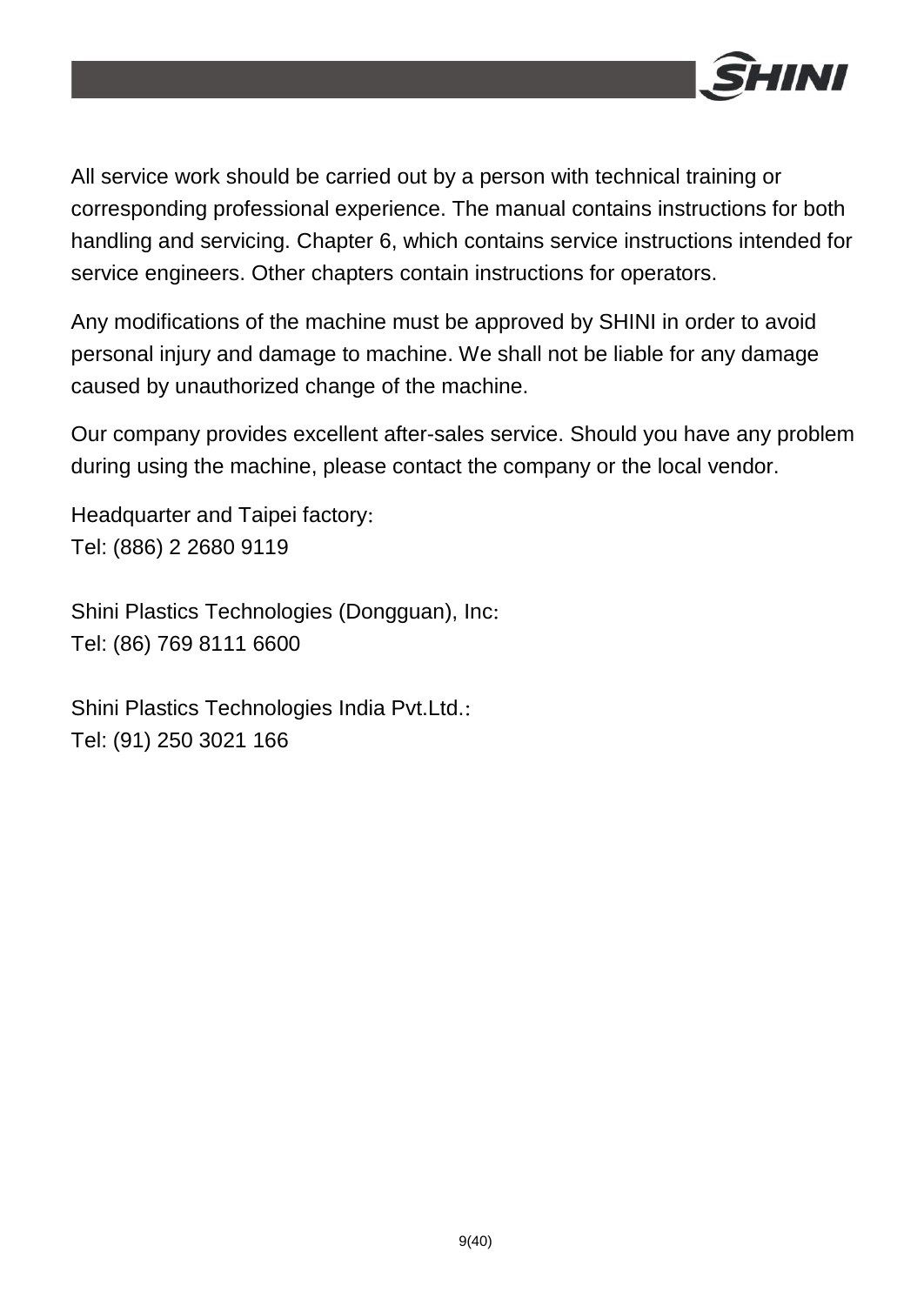

# 1.3 Technical Specifications

### 1.3.1 Specifications

| Model         | Drying Air Volume | <b>Drying Heater</b> | <b>Blower</b> | <b>Dimensions</b>          | Air Outlet Pipe Dia. |  |
|---------------|-------------------|----------------------|---------------|----------------------------|----------------------|--|
|               | $(m^3/hr)$        | (kW)                 | (kW)          | $H \times W \times D$ (mm) | (inch)               |  |
| HA-30         | 30                | 2.2                  | 0.05          | 437×558×284                | 2                    |  |
| <b>HA-40</b>  | 40                | 3                    | 0.12          | 437×608×334                | 2                    |  |
| HA-60         | 60                | 3.9                  | 0.12          | 505×669×334                | 2.5                  |  |
| <b>HA-100</b> | 100               | 6                    | 0.12          | 613×725×347                | 2.5                  |  |
| <b>HA-200</b> | 200               | 12                   | 0.18          | 755×817×363                | 3                    |  |
| HA-400        | 400               | 18                   | 0.55          | 645×975×442                | 3                    |  |

#### Table 1-1: Specifications

Power supply: 3Φ, 230 / 400 / 460 / 570V, 50 / 60Hz. We reserve the right to change

specifications without prior notice.

### 1.3.2 Outline Drawing



HA-30~400

Picture 1-1: Outline Drawing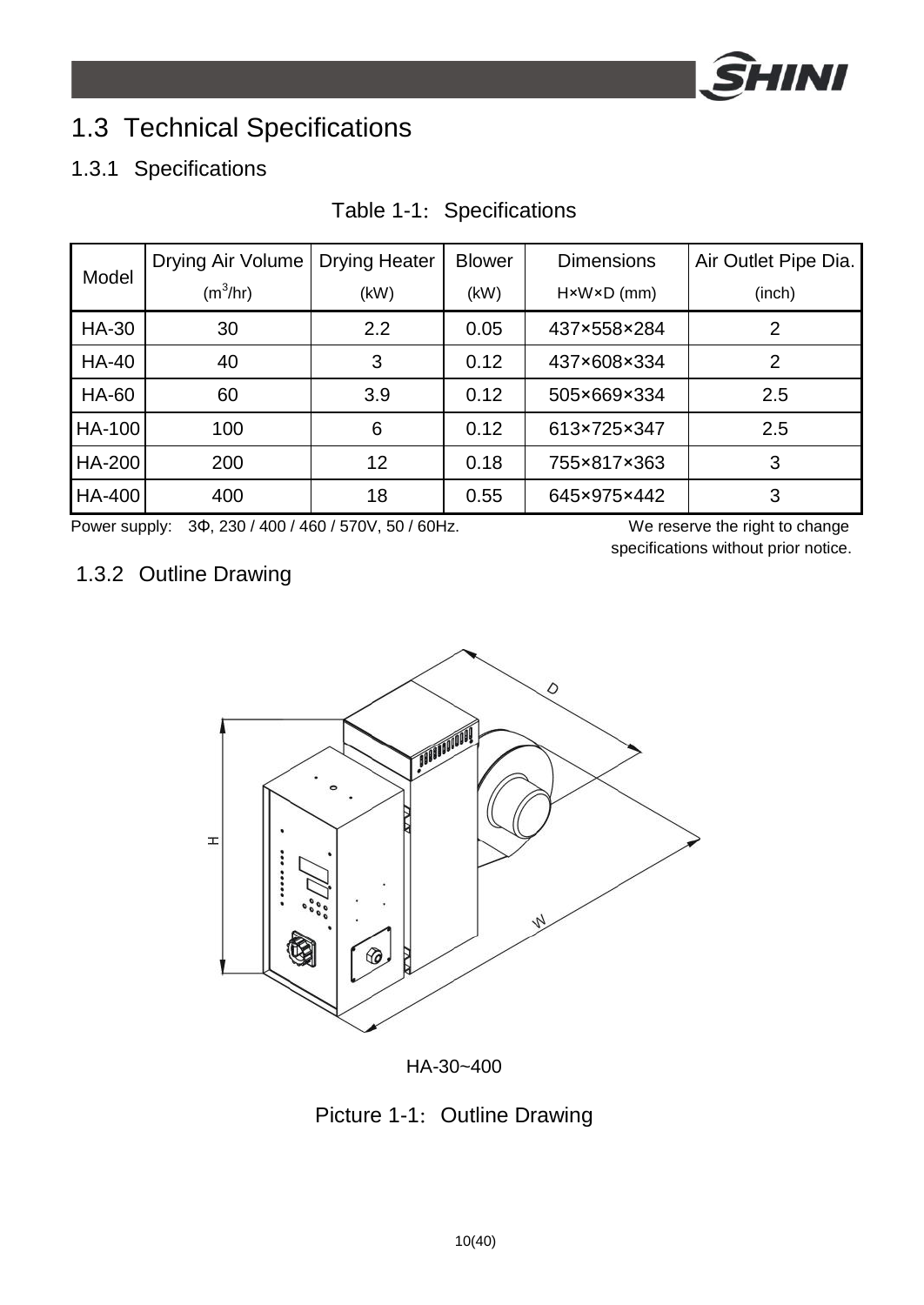

### 1.4 Safety Regulations



# Note!

Electrical installation should be done by qualified electrician. Before connecting to power source, make sure that specifications and overload protection rating of the power switch are suitable and reliable; what's more, turn power switch to OFF position. When maintaining, turn off both power switch and automatic operation switch.

1.4.1 Safety Signs and Labels



### Danger!

High Voltage! It is attached to the control box.



### Attention!

This mark reminds you to be more careful.



### Warning!

High temperature surface may burn hands! This label should be stick to the shell of electric heating box.



## Attention!

All screws for installating the electrical components inside the control box are locked tight. There is no need to check on them regularly.



### Attention!

The EGO protection value has been set before delivery. Please don't adjust it.



### Attention!

When starting up, all hot air pipes of all models should be connected well to avoid damage of the blower.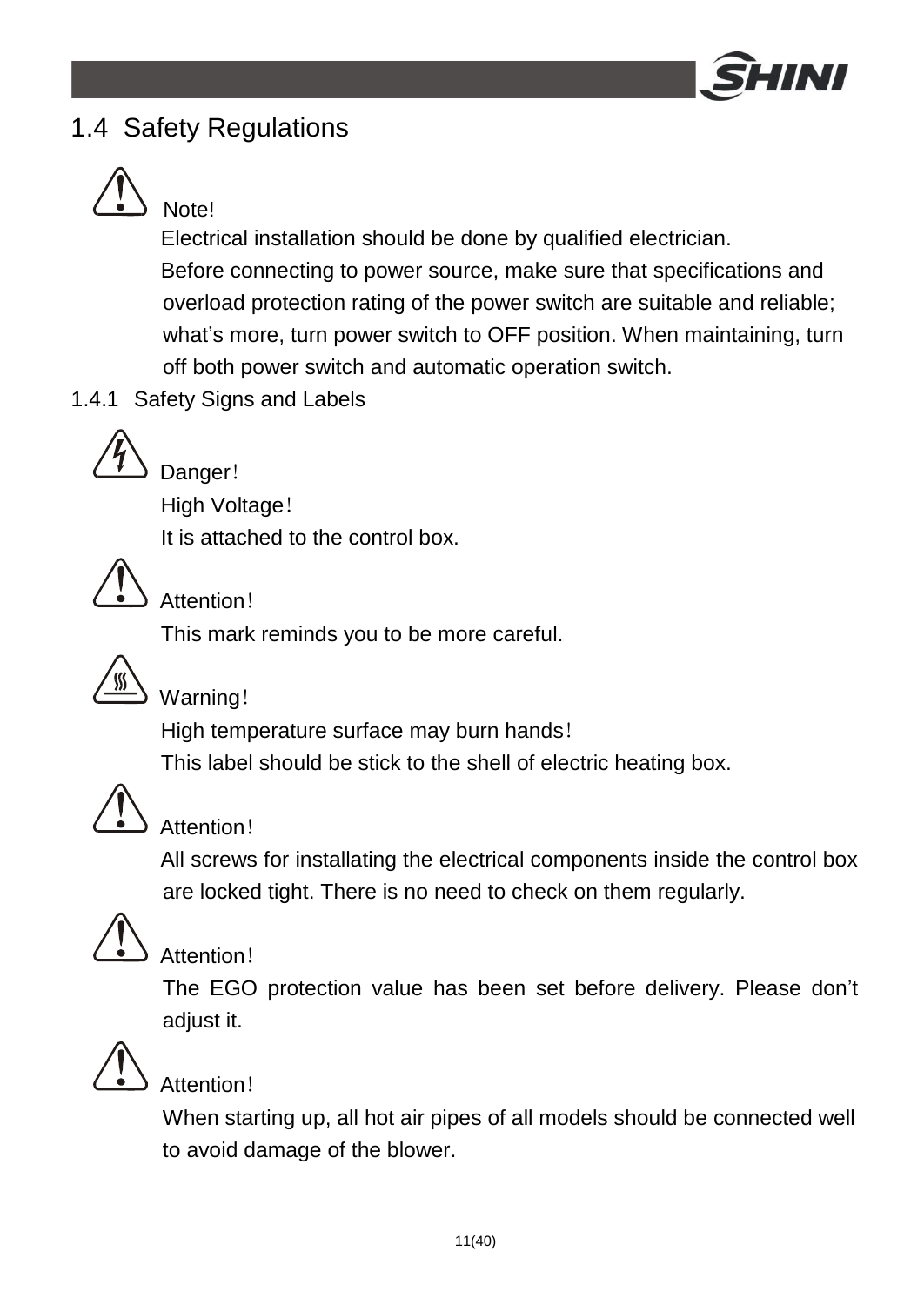

# Attention!

When starting up, adjust the air-in valve of the blower to half-open sate to prevent it from damage.

### 1.5 Exemption Clause

The following statements clarify the responsibilities and regulations born by any buyer or user who purchases products and accessories from Shini (including employees and agents).

Shini is exempted from liability for any costs, fees, claims and losses caused by reasons below:

- 1. Any careless or man-made installations, operation and maintenances upon machines without referring to the Manual prior to machine using.
- 2. Any incidents beyond human reasonable controls, which include man-made vicious or deliberate damages or abnormal power, and machine faults caused by irresistible natural disasters including fire, flood, storm and earthquake.
- 3. Any operational actions that are not authorized by Shini upon machine, including adding or replacing accessories, dismantling, delivering or repairing.
- 4. Employing consumables or oil media that are not appointed by Shini.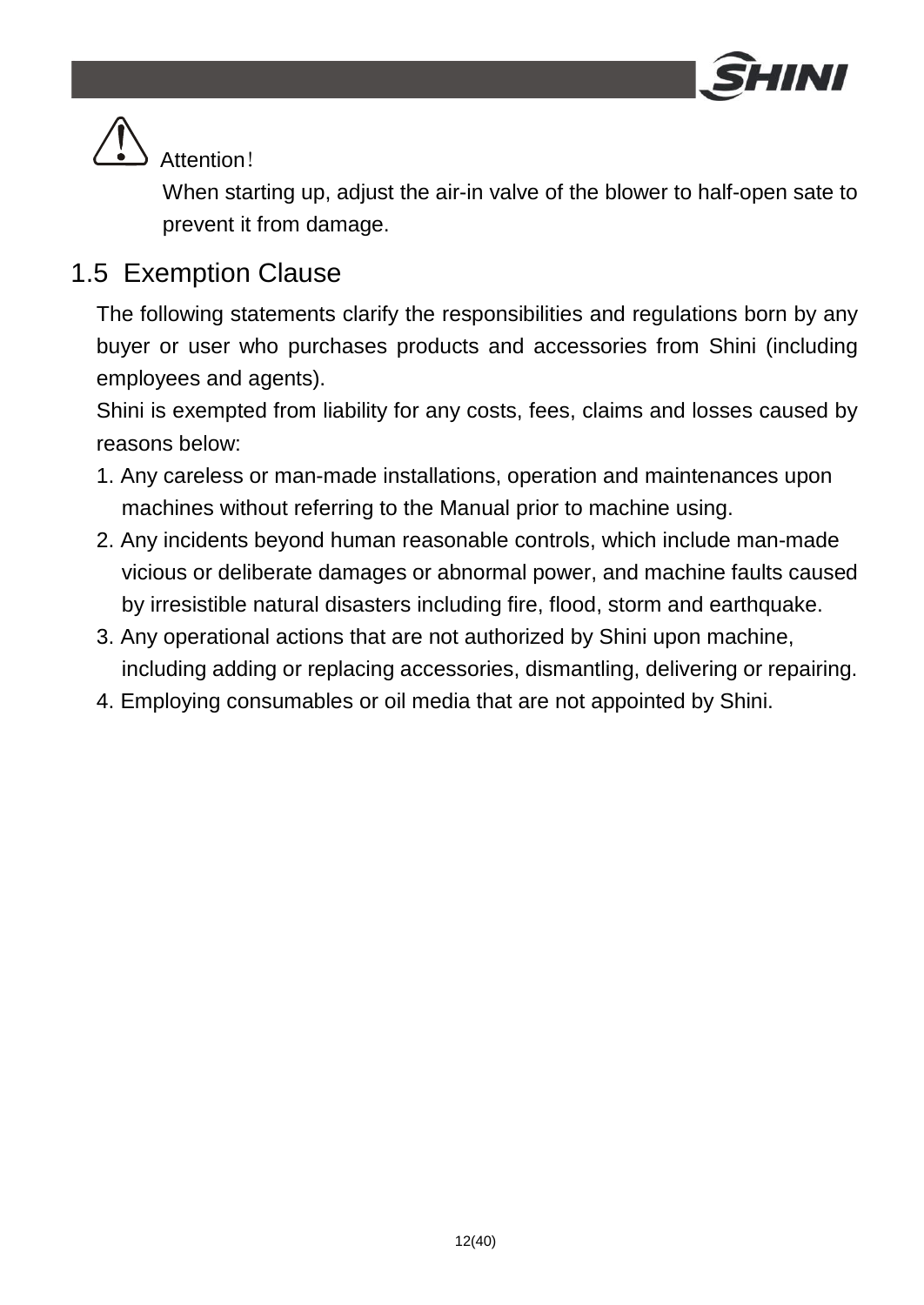

# **2. Structure Characteristics and Working Principle**

### 2.1 Function

HA hot air dryer offers constant high temperature air to material tank by blower.

#### 2.1.1 Working Principle



#### Names of Parts:

- 1. Heating box cover 2. Over temperature protection EGO 3. Control box
- 4. Heating box fixing plate 5. Pipe heater 6. Blower
- 

Picture 2-1: Working Principle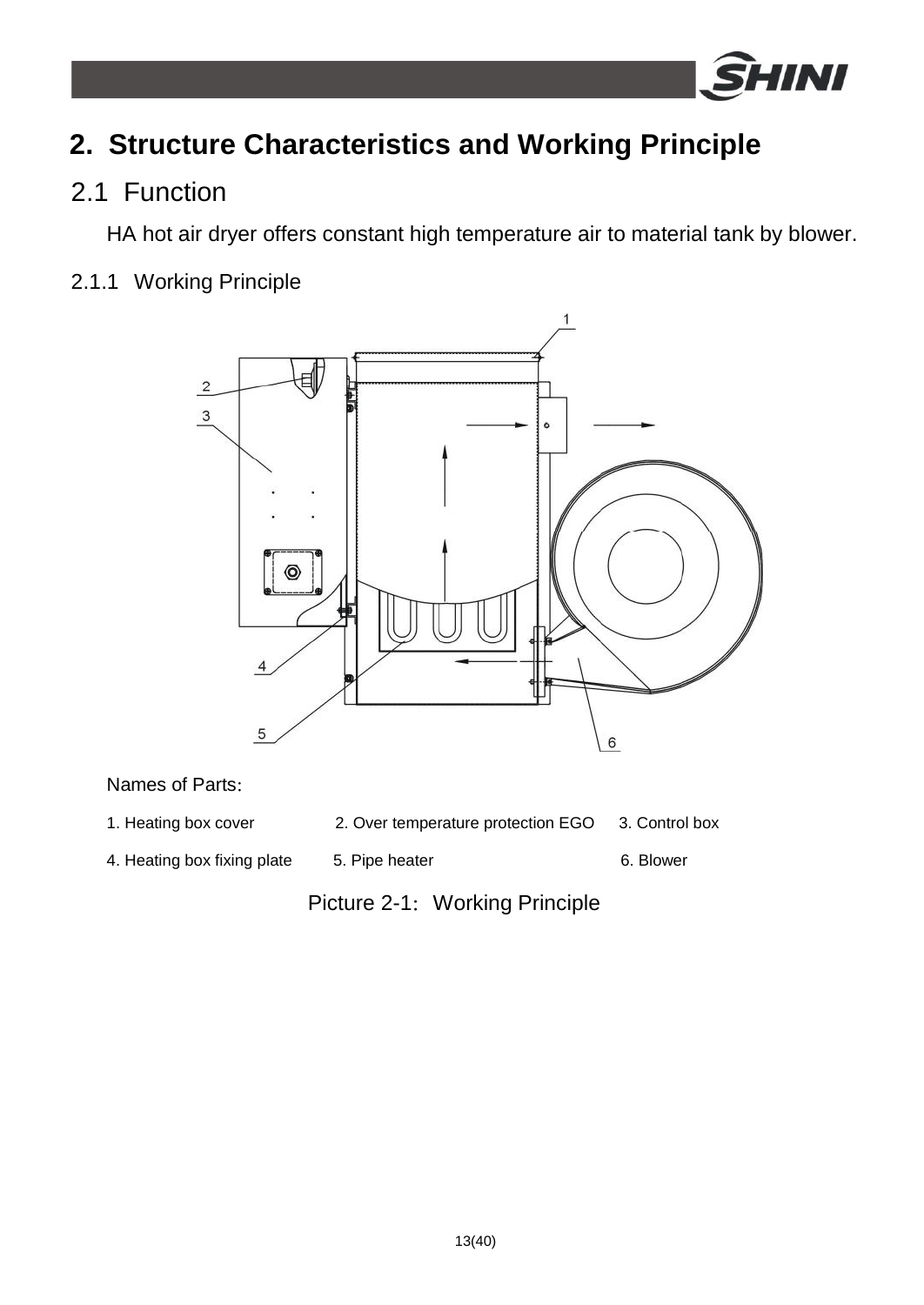

### 2.2 Parts Drawing





#### Names of Parts:

- 1. Heating box assembly 2. Over temperature protection EGO 3. Control box
- 
- 
- 4. Base plate of control box 5. Pipe heater 6. Blower
- 7. Fixing plate of heating box 8. Main power switch 9. Door plate of control box
	- Picture 2-2: Structural Drawing (HA-30~400)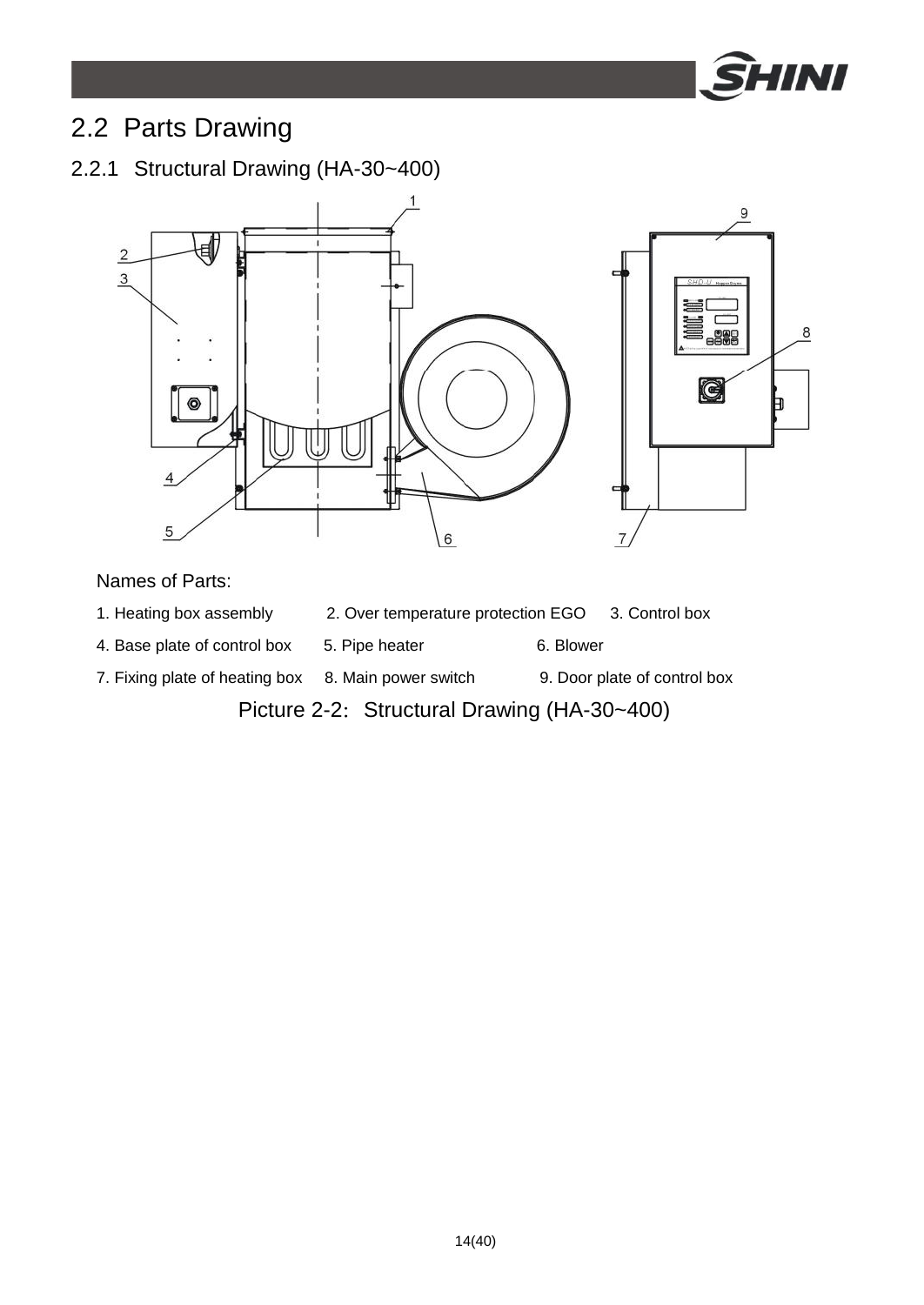

#### 2.2.2 Parts Drawing (HA-30~400)



Remarks: Please refer to material list 2.2.4 for specific explanation of the Arabic numbers in parts drawing.

Picture 2-3: Parts Drawing (HA-30~400)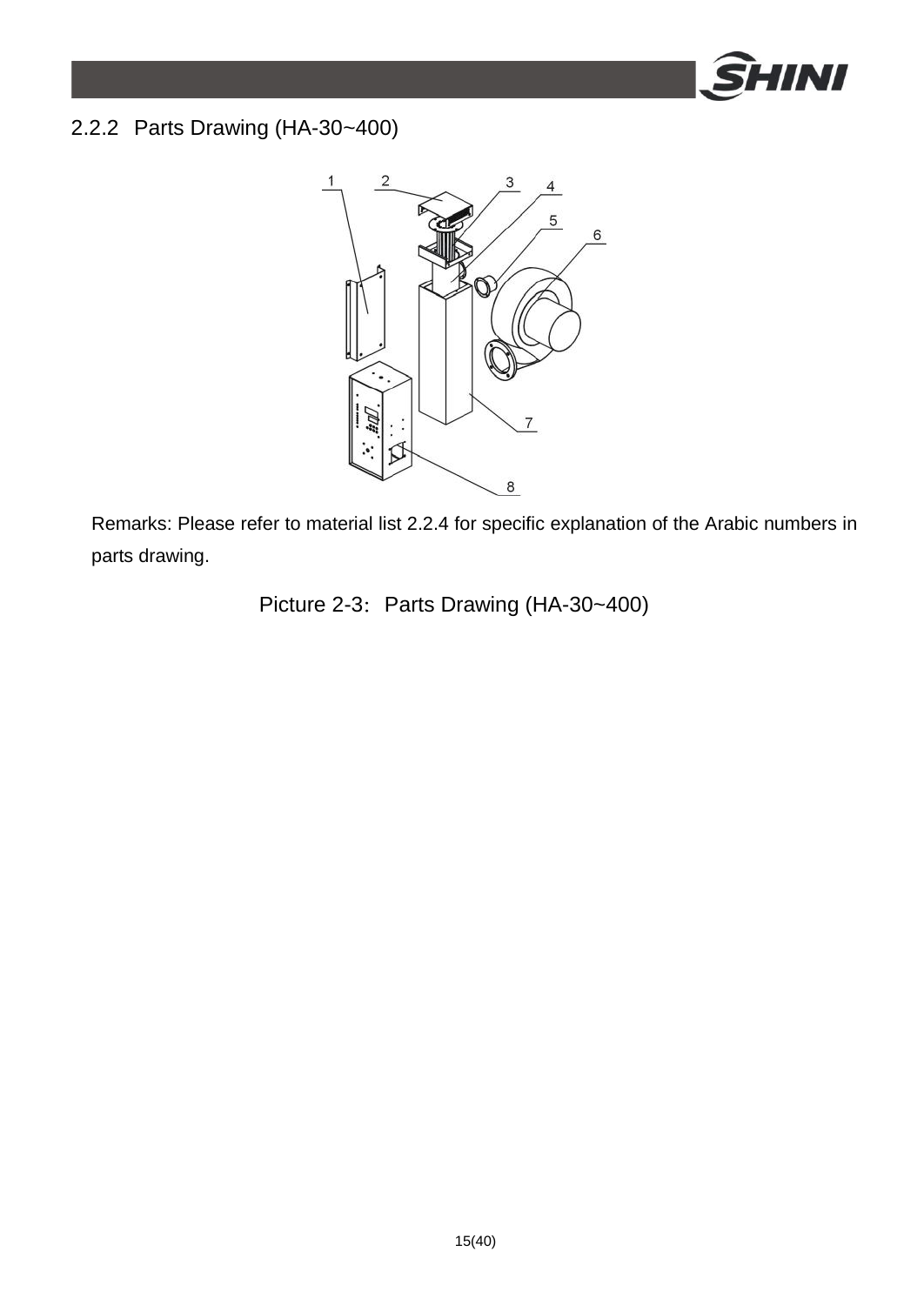

#### 2.2.3 Parts List (HA-30~400)

| No.            | <b>Name</b>                         | Part No.      |               |               |  |  |  |
|----------------|-------------------------------------|---------------|---------------|---------------|--|--|--|
|                |                                     | <b>HA-30</b>  | <b>HA-40</b>  | HA-60         |  |  |  |
|                | Heating box fixing plate            |               |               |               |  |  |  |
| 2              | Heating box cover                   | -             |               |               |  |  |  |
| 3              | Pipe heater*                        | BH70202200050 | BH70400300350 | BH70123900150 |  |  |  |
| 4              | Hot air pipe                        |               |               |               |  |  |  |
| 5              | Air outlet flange of<br>heating box |               |               |               |  |  |  |
| 6              | Blower*                             | YM40001500400 | BM40253200150 | BM40338000150 |  |  |  |
| $\overline{7}$ | Heating box shell                   |               |               |               |  |  |  |
| 8              | Control box                         | BH90003000050 | BH90004000150 | BH90006000050 |  |  |  |
|                | .                                   |               |               |               |  |  |  |

|  |  | Table 2-1: Parts List (HA-30~60) |
|--|--|----------------------------------|
|--|--|----------------------------------|

\* means possible broken parts.

\*\* means easy broken part. and spare backup is suggested.

Please confirm the version of manual before placing the purchase order to guarantee that the item number of the spare part is in accordance with the real object.

|  | Table 2-2: Parts List (HA-100~400) |
|--|------------------------------------|
|--|------------------------------------|

| No. | <b>Name</b>                         | Part No.      |               |               |  |  |
|-----|-------------------------------------|---------------|---------------|---------------|--|--|
|     |                                     | HA-100        | HA-200        | HA-400        |  |  |
|     | Heating box fixing plate            |               |               |               |  |  |
| 2   | Heating box cover                   |               |               | -             |  |  |
| 3   | Pipe heater*                        | BH70160600250 | BH70301200150 | BH70601800250 |  |  |
| 4   | Hot air pipe                        |               |               |               |  |  |
| 5   | Air outlet flange of<br>heating box |               |               |               |  |  |
| 6   | Blower*                             | BM40432200150 | BM40532200150 | BM30055000060 |  |  |
| 7   | Heating box shell                   |               |               |               |  |  |
| 8   | Control box                         | BH90010000050 | BH90020000150 | BH90040000050 |  |  |

\* means possible broken parts.

\*\* means easy broken part. and spare backup is suggested.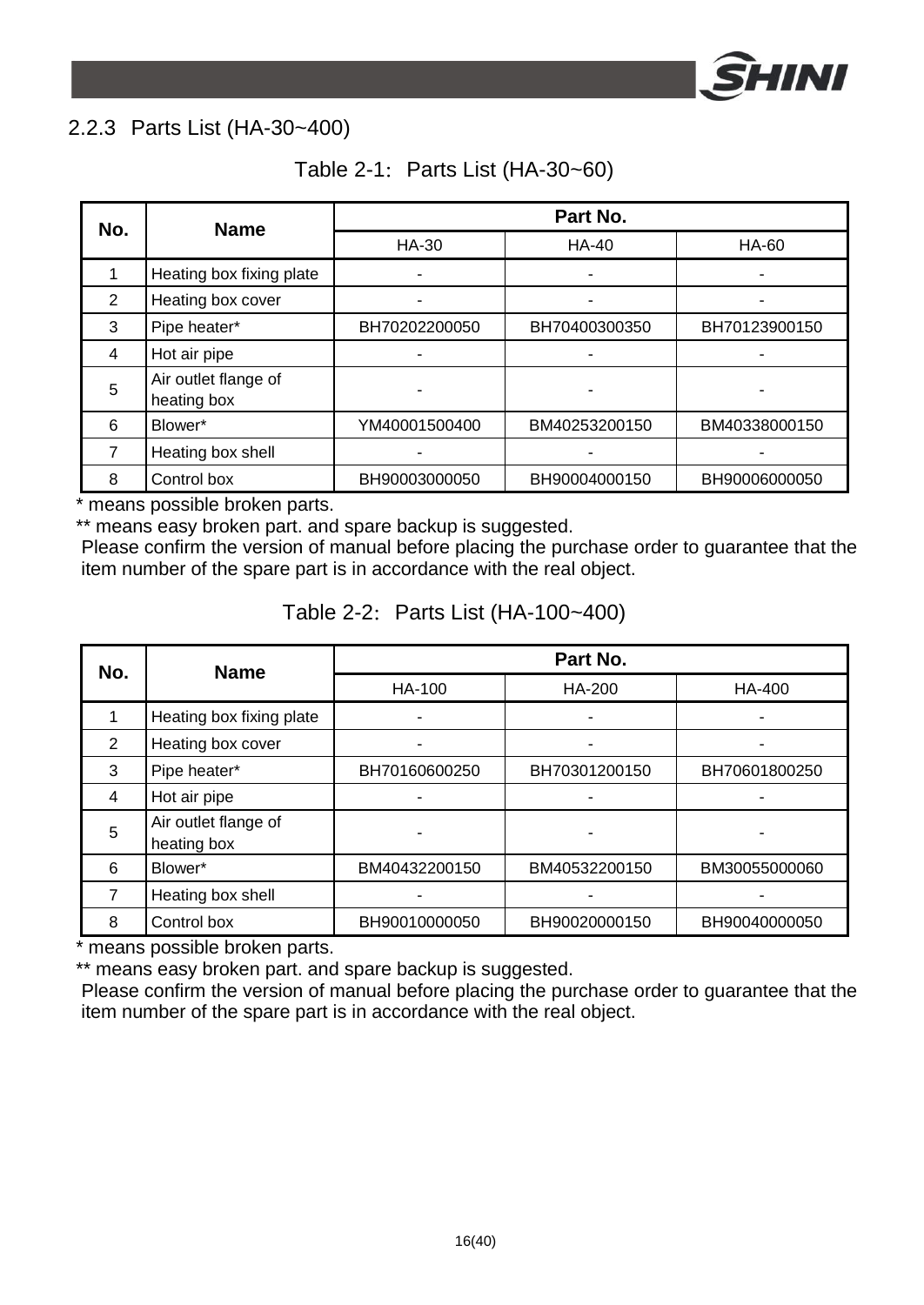

### 2.3 Electrical Diagram

### 2.3.1 Electrical Diagram (HA-30~400 230V)

| No.<br>Model | a    | $\mathbf{b}$ | с  | d1 | d2 | e    | $\mathbf{f}$ | $\mathbf{g}$ | [h] | ï    |      | $\mathbf{k}$ |
|--------------|------|--------------|----|----|----|------|--------------|--------------|-----|------|------|--------------|
| <b>HA-30</b> | 6.1  | 2.5          | 16 | 5  | 10 | 0.35 | 1.5          | 0.05         | 0.3 | 2.5  | 2.2  | 5.8          |
| <b>HA-40</b> | 8.4  | 2.5          | 16 | 5  | 15 | 0.6  | 1.5          | 0.12         | 0.5 | 2.5  | 3.0  | 7.9          |
| HA-60        | 10.8 | 2.5          | 16 | 5  | 15 | 0.6  | 1.5          | 0.12         | 0.5 | 2.5  | 3.9  | 10.3         |
| HA-100       | 15.4 | 4.0          | 25 | 5  | 20 | 0.7  | 1.5          | 0.18         | 0.6 | 4.0  | 6.0  | 14.8         |
| HA-200       | 30.4 | 10.0         | 32 | 5  | 40 | 0.9  | 1.5          | 0.25         | 0.8 | 6.0  | 12.0 | 29.6         |
| HA-400       | 46.6 | 16.0         | 63 | 5  | 60 | 2.2  | 1.5          | 0.55         | 2.1 | 16.0 | 18.0 | 44.5         |

### Table 2-3: Electrical Diagram (HA-30~400 230V)

 $d^2$ Circuit breaker of drying heater  $\bigcirc$ Setting of drying blower loader

 $\Box$ Power cable dia. of drying blower  $\Box$ Power of drying blower

 $\Theta$ Total current  $\Theta$ Main power cable dia.

CMain power switch Circuit breaker of drying blower

 $\Box$ Drying blower power  $\Box$ Power cable dia. of heater

 $\mathbb O$ Power of drying heater  $\mathbb C$ Current of drying heater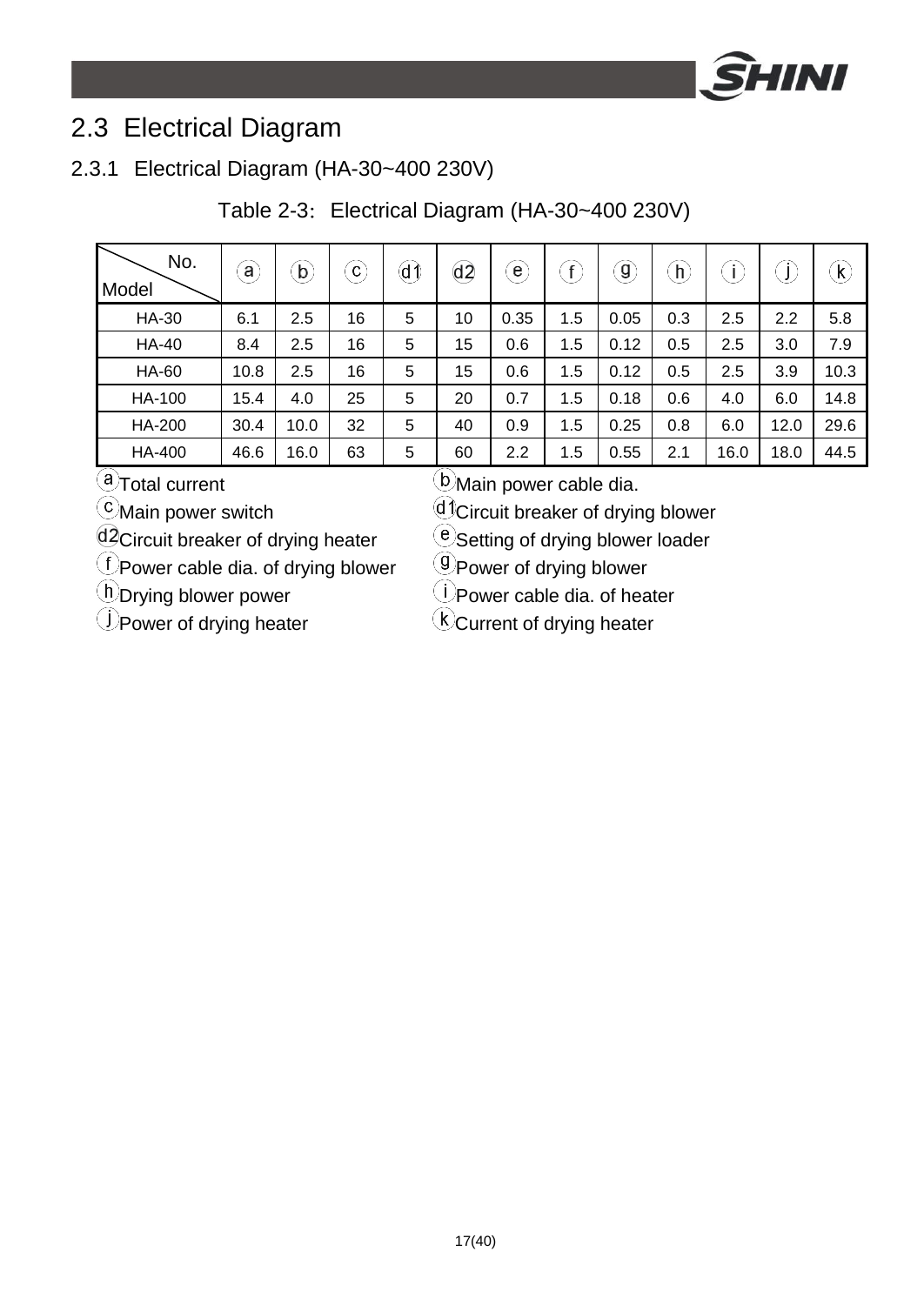### 2.3.2 Main Circuit (HA-30~400 230V)



**INI** 

Picture 2-4: Main Circuit (HA-30~400 230V)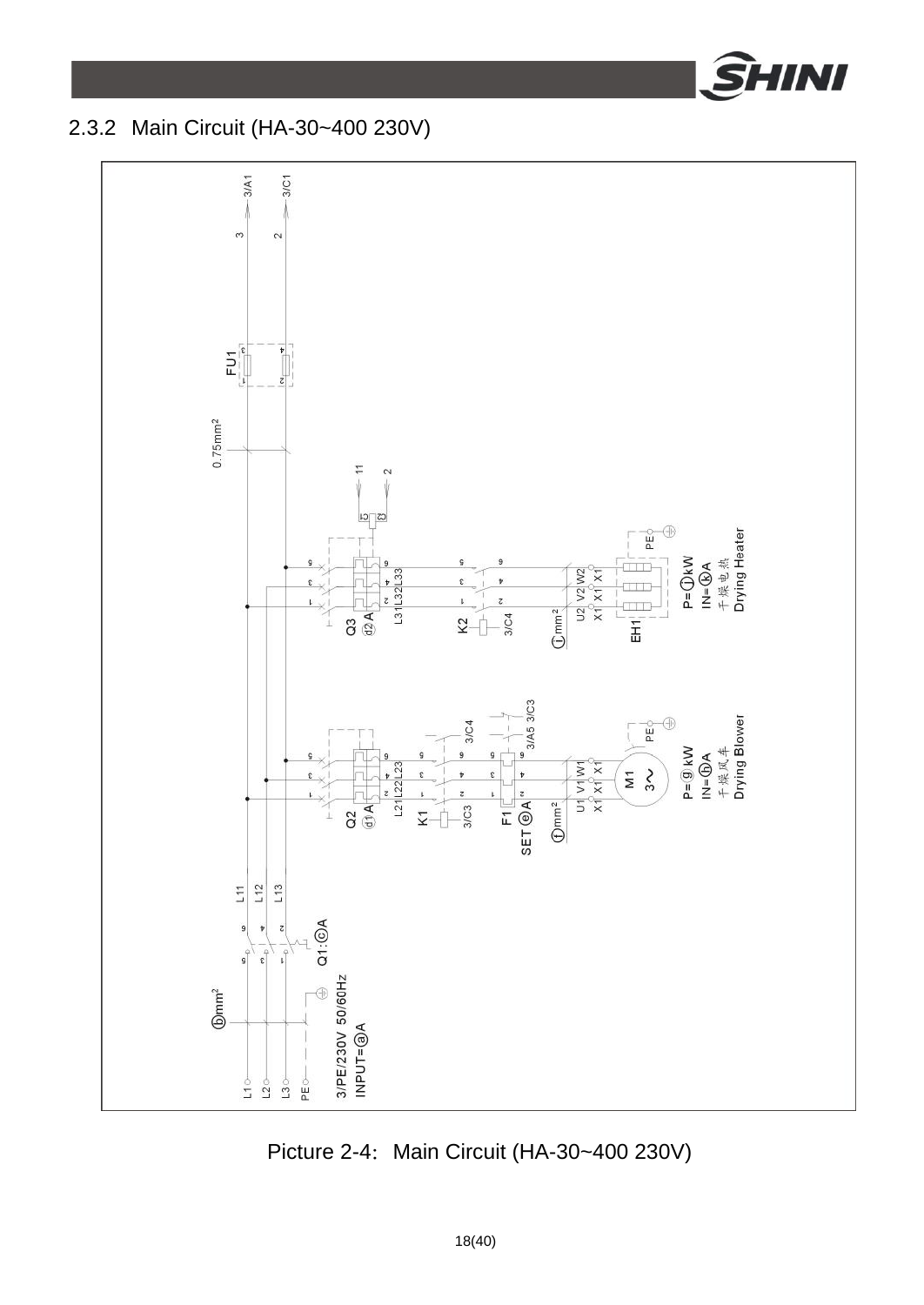

2.3.3 Control Circuit (HA-30~400 230V)



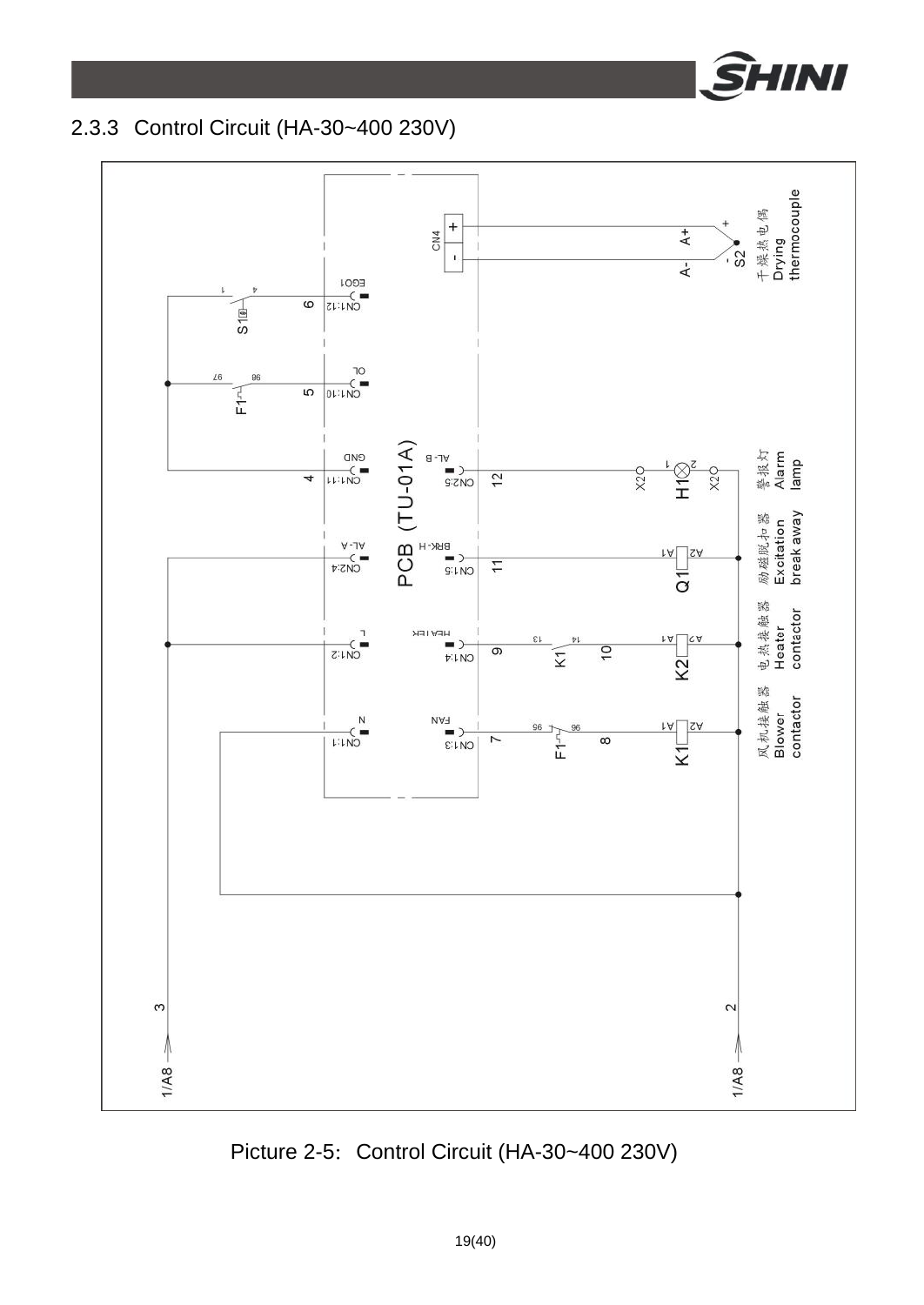

2.3.4 Components Layout (HA-30~400 230V)



Picture 2-6: Components Layout (HA-30~400 230V)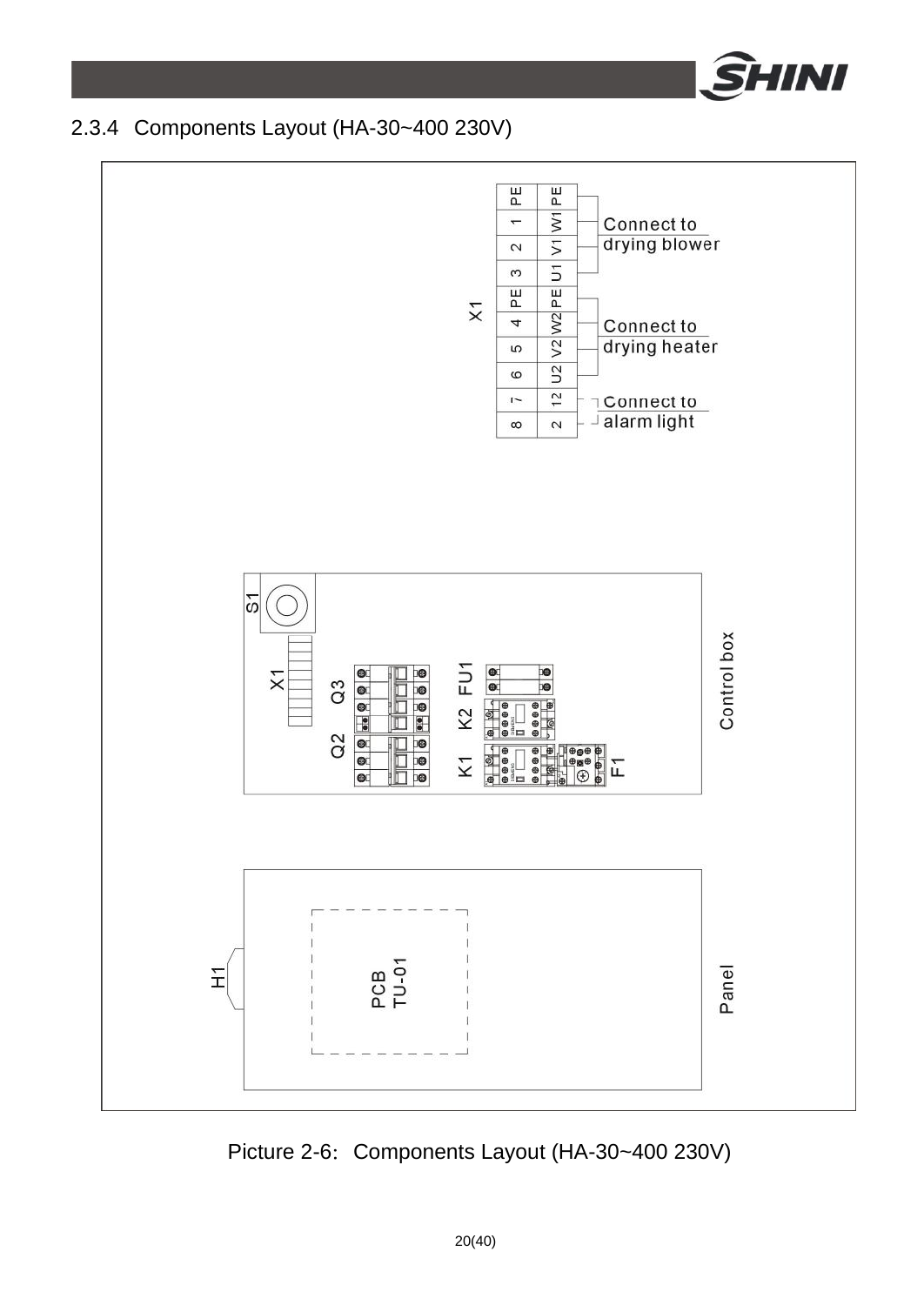

#### 2.3.5 Electrical Components List (HA-30~400 230V)

| NO.            | Symbol          | Name                  | <b>HA-30</b>           |               |
|----------------|-----------------|-----------------------|------------------------|---------------|
|                |                 |                       | Specifications         | Part No.      |
| 1              | Q1              | Main switch           | 16A 3P 690V 50/60Hz    | YE10021160000 |
| $\overline{2}$ | Q <sub>3</sub>  | Circuit breaker*      | 10A 3P                 | YE40600300000 |
| 3              |                 | Excitation break away | 230V 50/60Hz           | YE40023560000 |
| 4              | Q <sub>2</sub>  | Circuit breaker*      | 5A 3P                  | YE40603000000 |
| 5              | K <sub>1</sub>  | Contactor*            | 220V 50/60Hz           | YE00601521000 |
| 6              | K <sub>2</sub>  | Contactor*            | 220V 50/60Hz           | YE00601521000 |
| 7              | F <sub>1</sub>  | Overload relay*       | 0.28-0.4A 690V 50/60Hz | YE01161280000 |
| 8              | FU <sub>1</sub> | Fuse**                | 2P                     | YE41032200000 |
| 9              |                 | Fuse core             | 2A                     | YE46002000100 |
| 10             | <b>PCB-01</b>   | PCB*                  | 230V 50/60Hz           | YE80001100000 |
| 11             | S <sub>1</sub>  | Overheat protector*   | 115-320 °C             | BH90115000150 |
| 12             | S <sub>2</sub>  | Thermocouple          |                        |               |
| 13             | H1              | Alarm lamp            | 230V 50/60Hz           | YE83305100200 |
| 14             | X <sub>1</sub>  | Terminal              | 4mm <sup>2</sup>       | YE61040000000 |
| 15             |                 | ٠                     | 4mm <sup>2</sup> PE    | YE61043500000 |
| 16             |                 |                       | $2.5$ mm <sup>2</sup>  | YE61250040000 |
| 17             | M1              | Blower*               | 0.05kW                 |               |
| 18             | EH <sub>1</sub> | Heater**              | $2.2$ kW               |               |

Table 2-4: Electrical Components List (HA-30 230V)

means possible broken parts.

\*\* means easy broken part. and spare backup is suggested.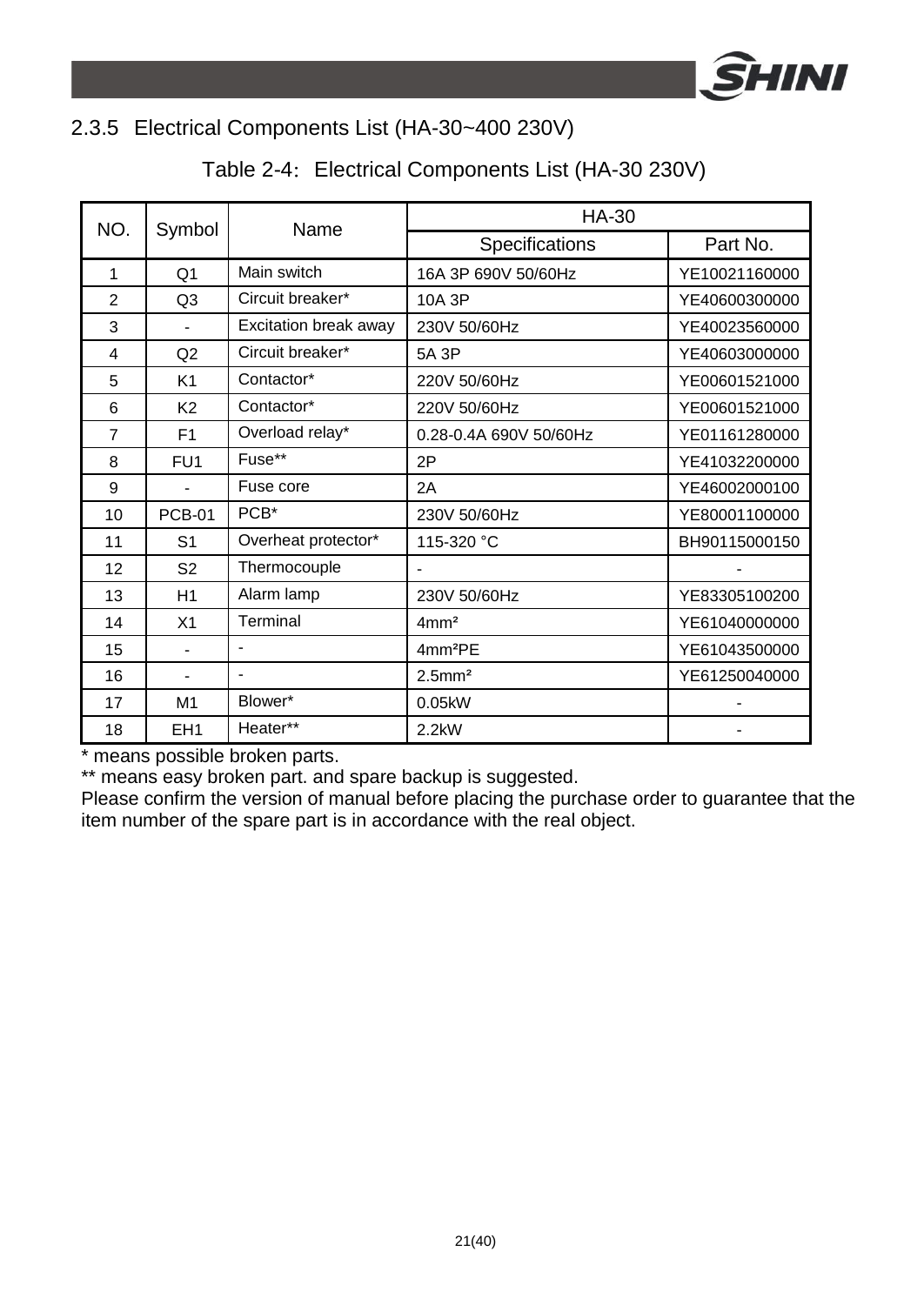

|  |  | Table 2-5: Electrical Components List (HA-40 230V) |  |  |  |
|--|--|----------------------------------------------------|--|--|--|
|--|--|----------------------------------------------------|--|--|--|

| NO.<br>Symbol  |                 | Name                  | <b>HA-40</b>           |               |  |  |
|----------------|-----------------|-----------------------|------------------------|---------------|--|--|
|                |                 |                       | Specifications         | Part No.      |  |  |
| 1              | Q1              | Main switch           | 16A 3P 690V 50/60Hz    | YE10021160000 |  |  |
| 2              | Q <sub>3</sub>  | Circuit breaker*      | 15A 3P                 | YE40601500000 |  |  |
| 3              |                 | Excitation break away | 230V 50/60Hz           | YE40023560000 |  |  |
| 4              | Q2              | Circuit breaker*      | 5A 3P                  | YE40603000000 |  |  |
| 5              | K <sub>1</sub>  | Contactor*            | 220V 50/60Hz           | YE00601521000 |  |  |
| 6              | K <sub>2</sub>  | Contactor*            | 220V 50/60Hz           | YE00601821000 |  |  |
| $\overline{7}$ | F <sub>1</sub>  | Overload relay*       | 0.4-0.63A 690V 50/60Hz | YE01161450000 |  |  |
| 8              | FU <sub>1</sub> | Fuse**                | 2P                     | YE41032200000 |  |  |
| 9              |                 | Fuse core             | 2A                     | YE46002000100 |  |  |
| 10             | <b>PCB-01</b>   | PCB*                  | 230V 50/60Hz           | YE80001100000 |  |  |
| 11             | S <sub>1</sub>  | Over protector*       | 115-320 °C             | BH90115000150 |  |  |
| 12             | S <sub>2</sub>  | Thermocouple          |                        |               |  |  |
| 13             | H1              | Alarm lamp            | 230V 50/60Hz           | YE83305100200 |  |  |
| 14             | X <sub>1</sub>  | Terminal              | 4mm <sup>2</sup>       | YE61040000000 |  |  |
| 15             | ٠               |                       | 4mm <sup>2</sup> PE    | YE61043500000 |  |  |
| 16             |                 |                       | $2.5$ mm <sup>2</sup>  | YE61250040000 |  |  |
| 17             | M1              | Blower*               | $0.12$ kW              |               |  |  |
| 18             | EH <sub>1</sub> | Heater**              | 3.0kW                  |               |  |  |

\* means possible broken parts.

\*\* means easy broken part. and spare backup is suggested.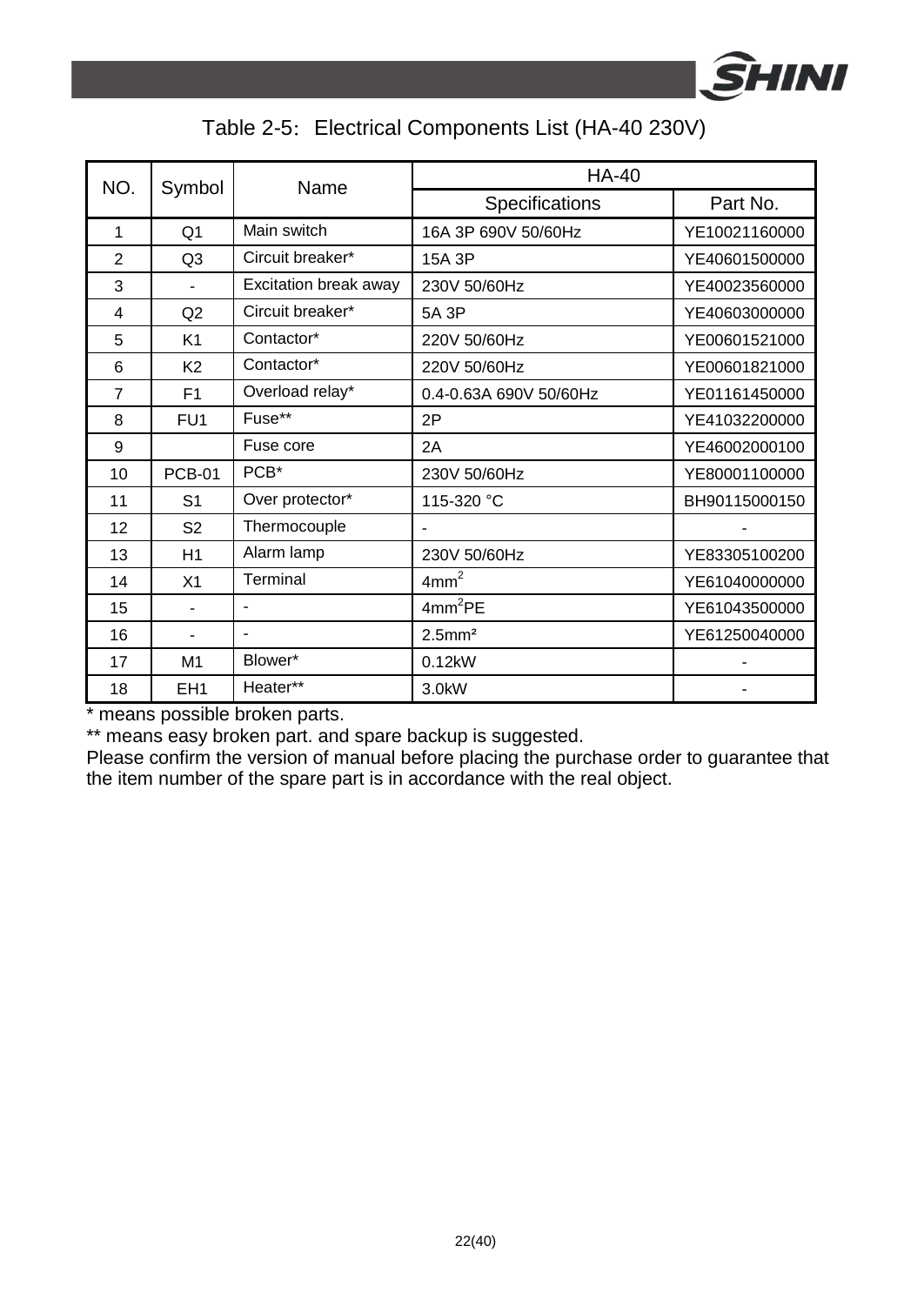

| Table 2-6: Electrical Components List (HA-60 230V) |  |  |
|----------------------------------------------------|--|--|
|                                                    |  |  |

| NO.<br>Symbol  |                 | Name                  | <b>HA-60</b>           |               |  |  |
|----------------|-----------------|-----------------------|------------------------|---------------|--|--|
|                |                 |                       | Specifications         | Part No.      |  |  |
| 1              | Q <sub>1</sub>  | Main switch           | 16A 3P 690V 50/60Hz    | YE10021160000 |  |  |
| 2              | Q <sub>3</sub>  | Circuit breaker*      | 15A 3P                 | YE40601500000 |  |  |
| 3              |                 | Excitation break away | 230V 50/60Hz           | YE40023560000 |  |  |
| 4              | Q2              | Circuit breaker*      | 5A 3P                  | YE40603000000 |  |  |
| 5              | K <sub>1</sub>  | Contactor*            | 220V 50/60Hz           | YE00601521000 |  |  |
| 6              | K <sub>2</sub>  | Contactor*            | 220V 50/60Hz           | YE00602522000 |  |  |
| $\overline{7}$ | F <sub>1</sub>  | Overload relay*       | 0.4-0.63A 690V 50/60Hz | YE01161450000 |  |  |
| 8              | FU <sub>1</sub> | Fuse**                | 2P                     | YE41032200000 |  |  |
| 9              |                 | Fuse core             | 2A                     | YE46002000100 |  |  |
| 10             | <b>PCB-01</b>   | PCB*                  | 230V 50/60Hz           | YE80001100000 |  |  |
| 11             | S <sub>1</sub>  | Over protector*       | 115-320 °C             | BH90115000150 |  |  |
| 12             | S <sub>2</sub>  | Thermocouple          |                        |               |  |  |
| 13             | H1              | Alarm lamp            | 230V 50/60Hz           | YE83305100200 |  |  |
| 14             | X <sub>1</sub>  | Terminal              | 4mm <sup>2</sup>       | YE61040000000 |  |  |
| 15             |                 |                       | 4mm <sup>2</sup> PE    | YE61043500000 |  |  |
| 16             |                 |                       | $2.5$ mm <sup>2</sup>  | YE61250040000 |  |  |
| 17             | M1              | Blower*               | 0.12kW                 |               |  |  |
| 18             | EH <sub>1</sub> | Heater**              | 3.9kW                  |               |  |  |

\* means possible broken parts.

\*\* means easy broken part. and spare backup is suggested.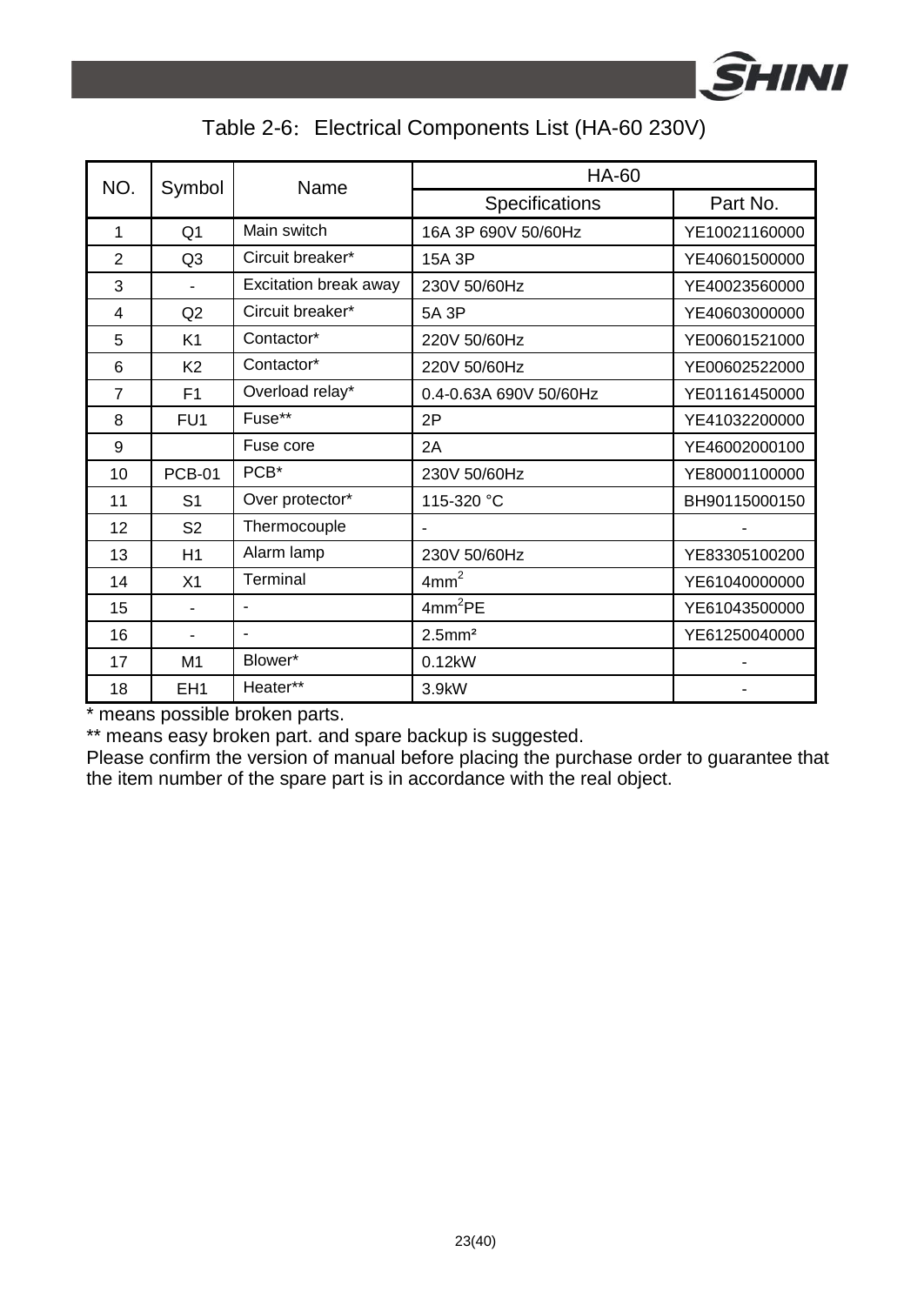

### Table 2-7: Electrical Components List (HA-100 230V)

| NO.<br>Symbol  |                          | Name                  | <b>HA-100</b>          |               |  |  |
|----------------|--------------------------|-----------------------|------------------------|---------------|--|--|
|                |                          |                       | Specifications         | Part No.      |  |  |
| 1              | Q <sub>1</sub>           | Main switch           | 25A 3P 690V 50/60Hz    | YE10125250000 |  |  |
| 2              | Q <sub>3</sub>           | Circuit breaker*      | 20A 3P                 | YE40602000000 |  |  |
| 3              |                          | Excitation break away | 230V 50/60Hz           | YE40023560000 |  |  |
| 4              | Q2                       | Circuit breaker*      | 5A 3P                  | YE40603000000 |  |  |
| 5              | K <sub>1</sub>           | Contactor*            | 220V 50/60Hz           | YE00601521000 |  |  |
| 6              | K <sub>2</sub>           | Contactor*            | 220V 50/60Hz           | YE00602622000 |  |  |
| $\overline{7}$ | F <sub>1</sub>           | Overload relay*       | 0.55-0.8A 690V 50/60Hz | YE01161550000 |  |  |
| 8              | FU <sub>1</sub>          | Fuse**                | 2P                     | YE41032200000 |  |  |
| 9              |                          | Fuse core             | 2A                     | YE46002000100 |  |  |
| 10             | <b>PCB-01</b>            | PCB*                  | 230V 50/60Hz           | YE80001100000 |  |  |
| 11             | S <sub>1</sub>           | Over protector*       | 115-320 °C             | BH90115000150 |  |  |
| 12             | S <sub>2</sub>           | Thermocouple          |                        |               |  |  |
| 13             | H1                       | Alarm lamp            | 230V 50/60Hz           | YE83305100200 |  |  |
| 14             | X <sub>1</sub>           | Terminal              | 4mm <sup>2</sup>       | YE61040000000 |  |  |
| 15             | $\overline{\phantom{0}}$ |                       | 4mm <sup>2</sup> PE    | YE61043500000 |  |  |
| 16             |                          |                       | $2.5$ mm <sup>2</sup>  | YE61250040000 |  |  |
| 17             | M1                       | Blower*               | 0.12kW                 |               |  |  |
| 18             | EH <sub>1</sub>          | Heater**              | 6kW                    |               |  |  |

\* means possible broken parts.

\*\* means easy broken part. and spare backup is suggested.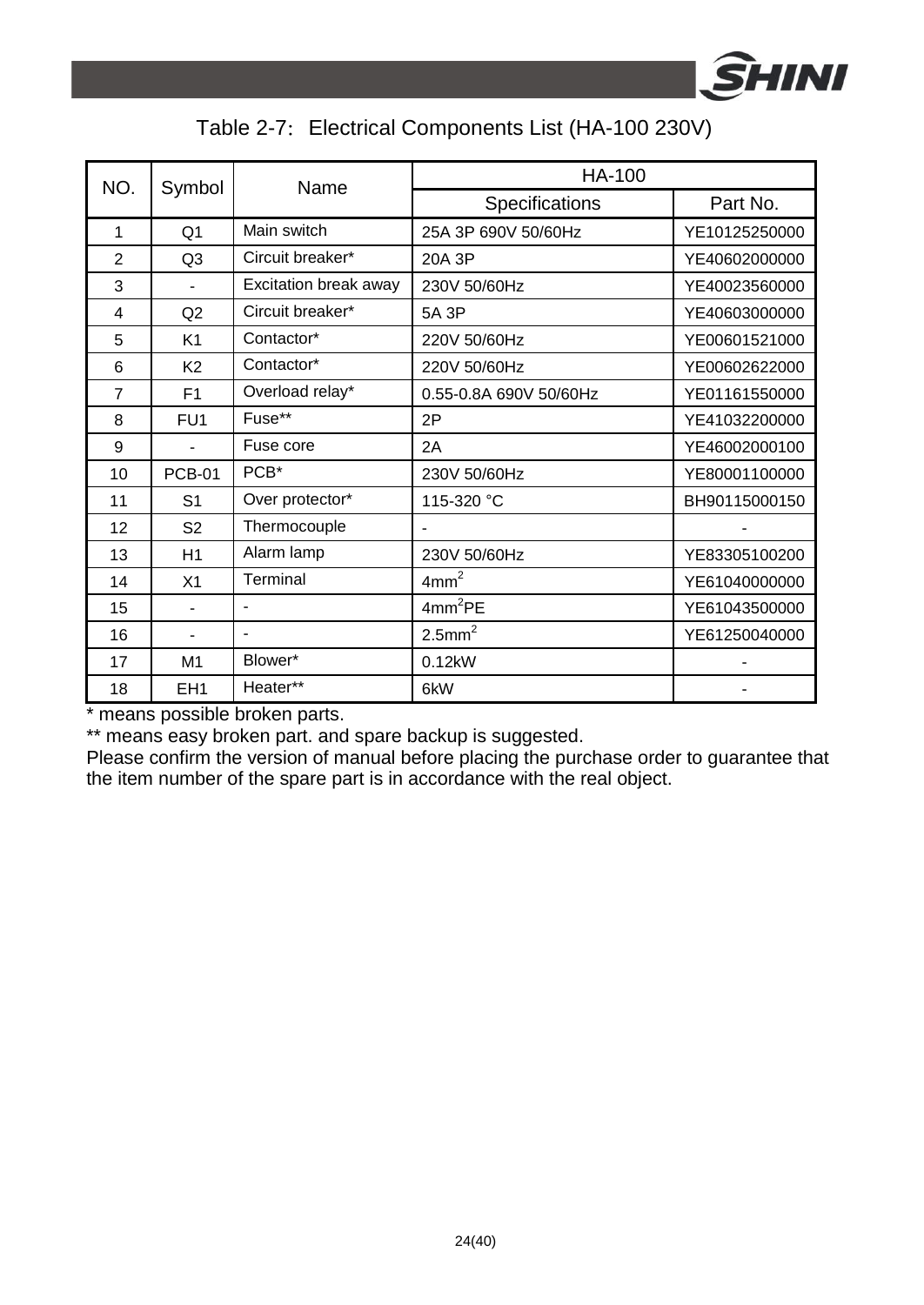

### Table 2-8: Electrical Components List (HA-200 230V)

| NO.<br>Symbol  | Name            | <b>HA-200</b>         |                            |               |  |
|----------------|-----------------|-----------------------|----------------------------|---------------|--|
|                |                 | Specifications        | Part No.                   |               |  |
| 1              | Q <sub>1</sub>  | Main switch           | 32A 3P 690V 50/60Hz        | YE10132320000 |  |
| 2              | Q <sub>3</sub>  | Circuit breaker*      | 40A 3P                     | YE40604000000 |  |
| 3              |                 | Excitation break away | 230V 50/60Hz               | YE40023560000 |  |
| 4              | Q2              | Circuit breaker*      | 5A 3P                      | YE40603000000 |  |
| 5              | K <sub>1</sub>  | Contactor*            | 220V 50/60Hz               | YE00601521000 |  |
| 6              | K <sub>2</sub>  | Contactor*            | 220V 50/60Hz               | YE00602822000 |  |
| $\overline{7}$ | F <sub>1</sub>  | Overload relay*       | 0.7-1A 690V 50/60Hz        | YE01160700000 |  |
| 8              | FU <sub>1</sub> | Fuse**                | 2P                         | YE41032200000 |  |
| 9              |                 | Fuse core             | 2A                         | YE46002000100 |  |
| 10             | <b>PCB-01</b>   | PCB <sup>*</sup>      | 230V 50/60Hz               | YE80001100000 |  |
| 11             | S <sub>1</sub>  | Over protector*       | 115-320 °C                 | BH90115000150 |  |
| 12             | S <sub>2</sub>  | Thermocouple          | $\overline{a}$             |               |  |
| 13             | H1              | Alarm lamp            | 230V 50/60Hz               | YE83305100200 |  |
| 14             | X <sub>1</sub>  | Terminal              | $2.5$ mm <sup>2</sup>      | YE61250040000 |  |
| 15             |                 |                       | $2.5$ mm <sup>2</sup> $PE$ | YE61253500000 |  |
| 16             | X <sub>1</sub>  | Terminal              | 10mm <sup>2</sup>          | YE61100000000 |  |
| 17             |                 |                       | 10mm <sup>2</sup> PE       | YE61103500000 |  |
| 18             | M1              | Blower*               | 0.18kW                     |               |  |
| 19             | EH <sub>1</sub> | Heater**              | 12 <sub>k</sub> W          |               |  |

\* means possible broken parts.

\*\* means easy broken part. and spare backup is suggested.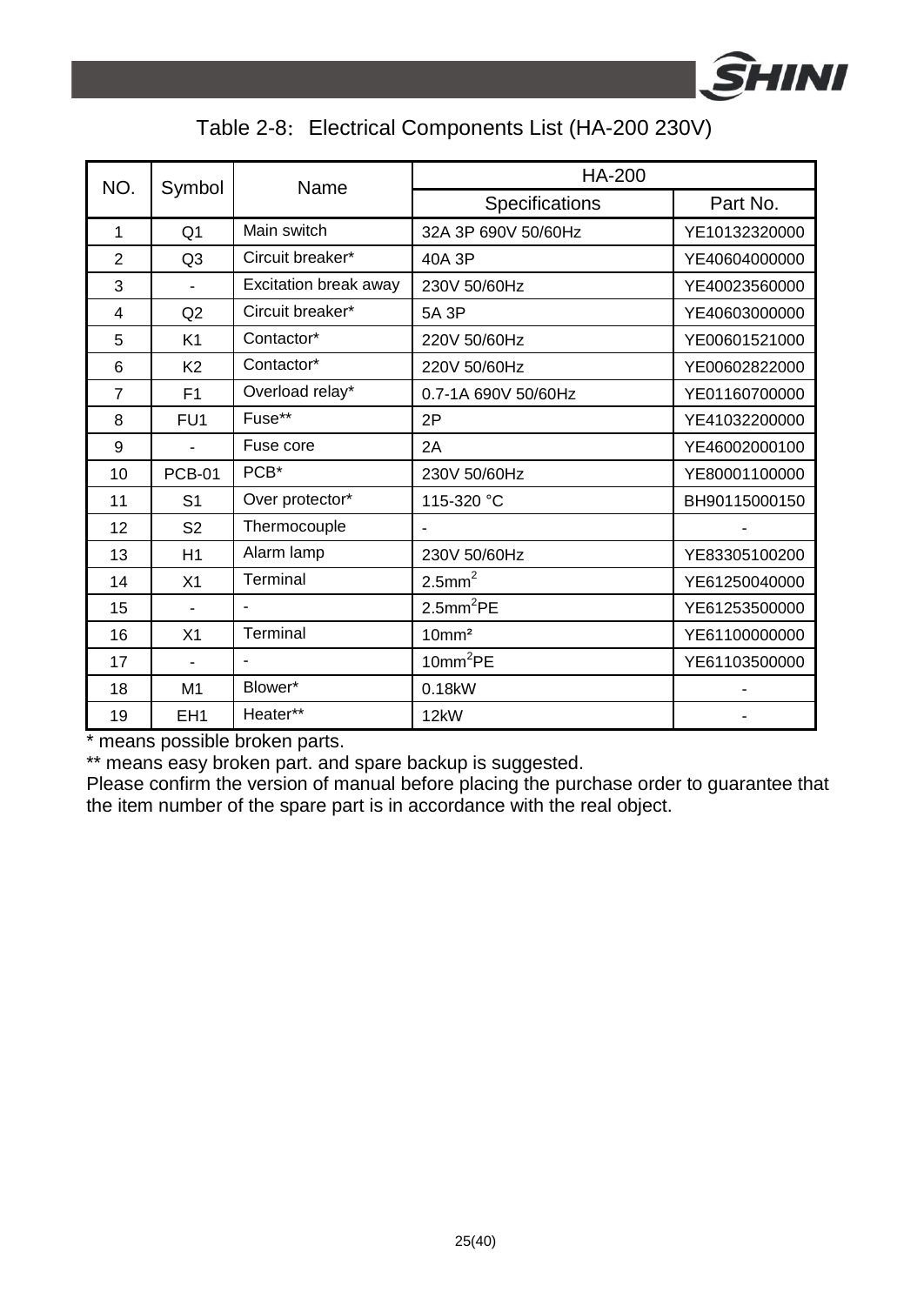

### Table 2-9: Electrical Components List (HA-400 230V)

| NO.<br>Symbol  |                 | Name                  | <b>HA-400</b>              |               |  |  |
|----------------|-----------------|-----------------------|----------------------------|---------------|--|--|
|                |                 |                       | Specifications             | Part No.      |  |  |
| 1              | Q <sub>1</sub>  | Main switch           | 63A 3P 690V 50/60Hz        | YE10636300000 |  |  |
| 2              | Q <sub>3</sub>  | Circuit breaker*      | 60A 3P                     | YE40606000000 |  |  |
| 3              |                 | Excitation break away | 230V 50/60Hz               | YE40023560000 |  |  |
| 4              | Q2              | Circuit breaker*      | 5A 3P                      | YE40603000000 |  |  |
| 5              | K <sub>1</sub>  | Contactor*            | 220V 50/60Hz               | YE00601521000 |  |  |
| 6              | K <sub>2</sub>  | Contactor*            | 220V 50/60Hz               | YE00504400000 |  |  |
| $\overline{7}$ | F <sub>1</sub>  | Overload relay*       | 1.8-2.5A 690V 50/60Hz      | YE01160180000 |  |  |
| 8              | FU <sub>1</sub> | Fuse**                | 2P                         | YE41032200000 |  |  |
| 9              |                 | Fuse core             | 2A                         | YE46002000100 |  |  |
| 10             | <b>PCB-01</b>   | PCB <sup>*</sup>      | 230V 50/60Hz               | YE80001100000 |  |  |
| 11             | S <sub>1</sub>  | Over protector*       | 115-320 °C                 | BH90115000150 |  |  |
| 12             | S <sub>2</sub>  | Thermocouple          | $\overline{a}$             |               |  |  |
| 13             | H1              | Alarm lamp            | 230V 50/60Hz               | YE83305100200 |  |  |
| 14             | X <sub>1</sub>  | Terminal              | $2.5$ mm <sup>2</sup>      | YE61250040000 |  |  |
| 15             |                 |                       | $2.5$ mm <sup>2</sup> $PE$ | YE61253500000 |  |  |
| 16             | X <sub>1</sub>  | Terminal              | $16$ mm <sup>2</sup>       | YE61160000000 |  |  |
| 17             |                 |                       | 16mm <sup>2</sup> PE       | YE61163500000 |  |  |
| 18             | M1              | Blower*               | 0.55kW                     |               |  |  |
| 19             | EH <sub>1</sub> | Heater**              | 18kW                       |               |  |  |

\* means possible broken parts.

\*\* means easy broken part. and spare backup is suggested.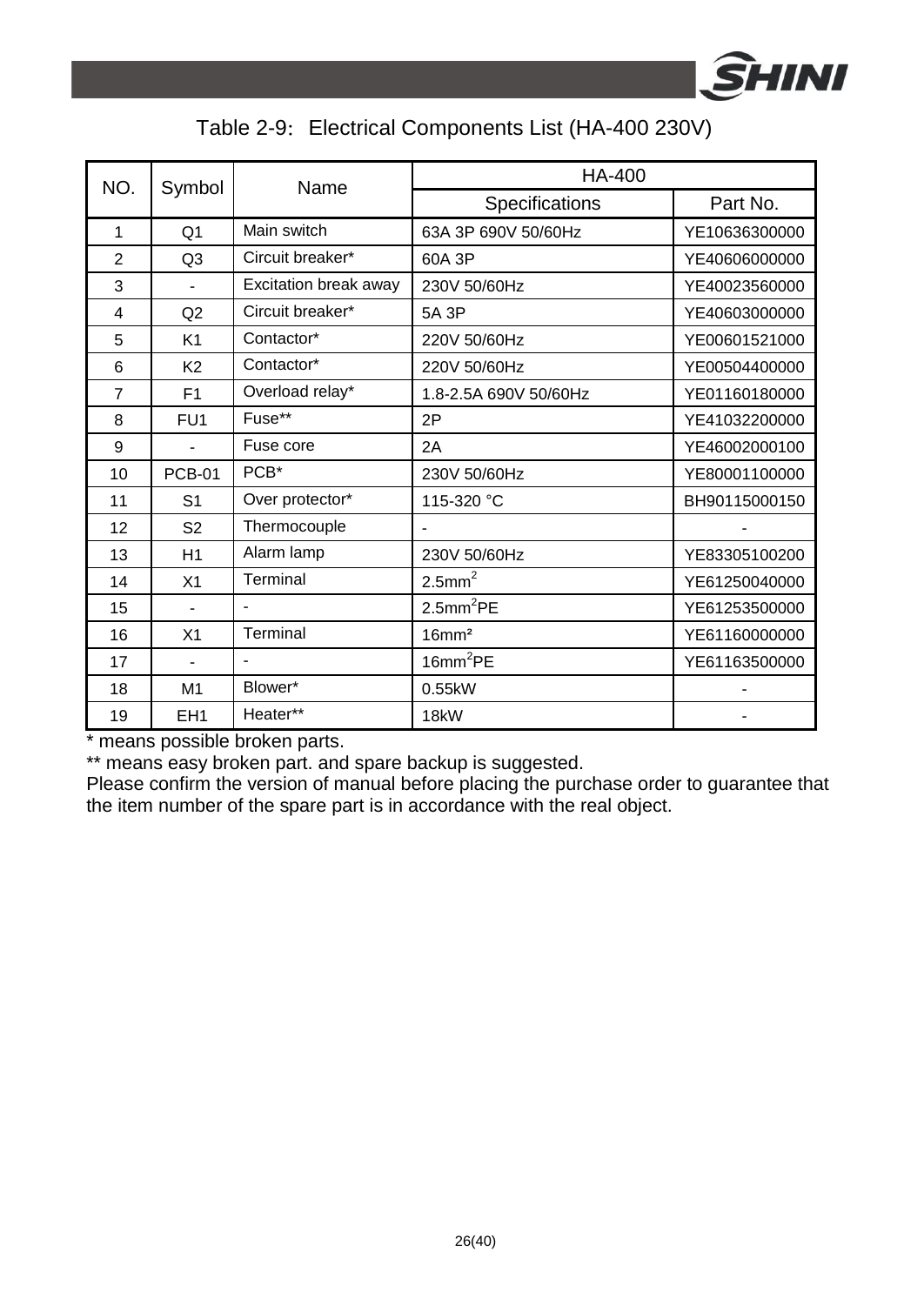

### 2.3.6 Electrical Diagram (HA-30~400 400V)

|  | Table 2-10: Electrical Diagram (HA-30~400 400V) |  |
|--|-------------------------------------------------|--|
|--|-------------------------------------------------|--|

| No.<br>Model  | a    | $\mathbf{b}$ | $\mathbf{c}$ | d1 | d2 | е    | f   | $\mathbf{g}$ | h)  | O)  |      | $\mathbf{k}$ |
|---------------|------|--------------|--------------|----|----|------|-----|--------------|-----|-----|------|--------------|
| <b>HA-30</b>  | 3.5  | 2.5          | 16           | 5  | 10 | 0.22 | 1.5 | 0.05         | 0.2 | 2.5 | 2.2  | 3.3          |
| <b>HA-40</b>  | 4.9  | 2.5          | 16           | 5  | 10 | 0.45 | 1.5 | 0.12         | 0.4 | 2.5 | 3.0  | 4.5          |
| HA-60         | 6.3  | 2.5          | 16           | 5  | 10 | 0.45 | 1.5 | 0.12         | 0.4 | 2.5 | 3.9  | 5.9          |
| HA-100        | 9.5  | 2.5          | 16           | 5  | 15 | 0.55 | 1.5 | 0.18         | 0.5 | 2.5 | 6.0  | 9.0          |
| <b>HA-200</b> | 18.6 | 4.0          | 25           | 5  | 15 | 0.65 | 1.5 | 0.25         | 0.6 | 4.0 | 12.0 | 18           |
| HA-400        | 28.3 | 6.0          | 32           | 5  | 40 | 1.4  | 1.5 | 0.55         | 1.3 | 6.0 | 18.0 | 27           |

Circuit breaker of drying heater Setting of drying blower loader  $\widehat{\mathbb{C}}$ Power cable dia. of drying blower

 $\Theta$ Total current  $\Theta$ Main power cable dia.

CMain power switch Circuit breaker of drying blower

 $\mathbb D$ Drying blower power  $\mathbb D$ Power cable dia. of heater

 $\overline{\mathbb{C}}$ Power of drying heater  $\overline{\mathbb{C}}$ Current of drying heater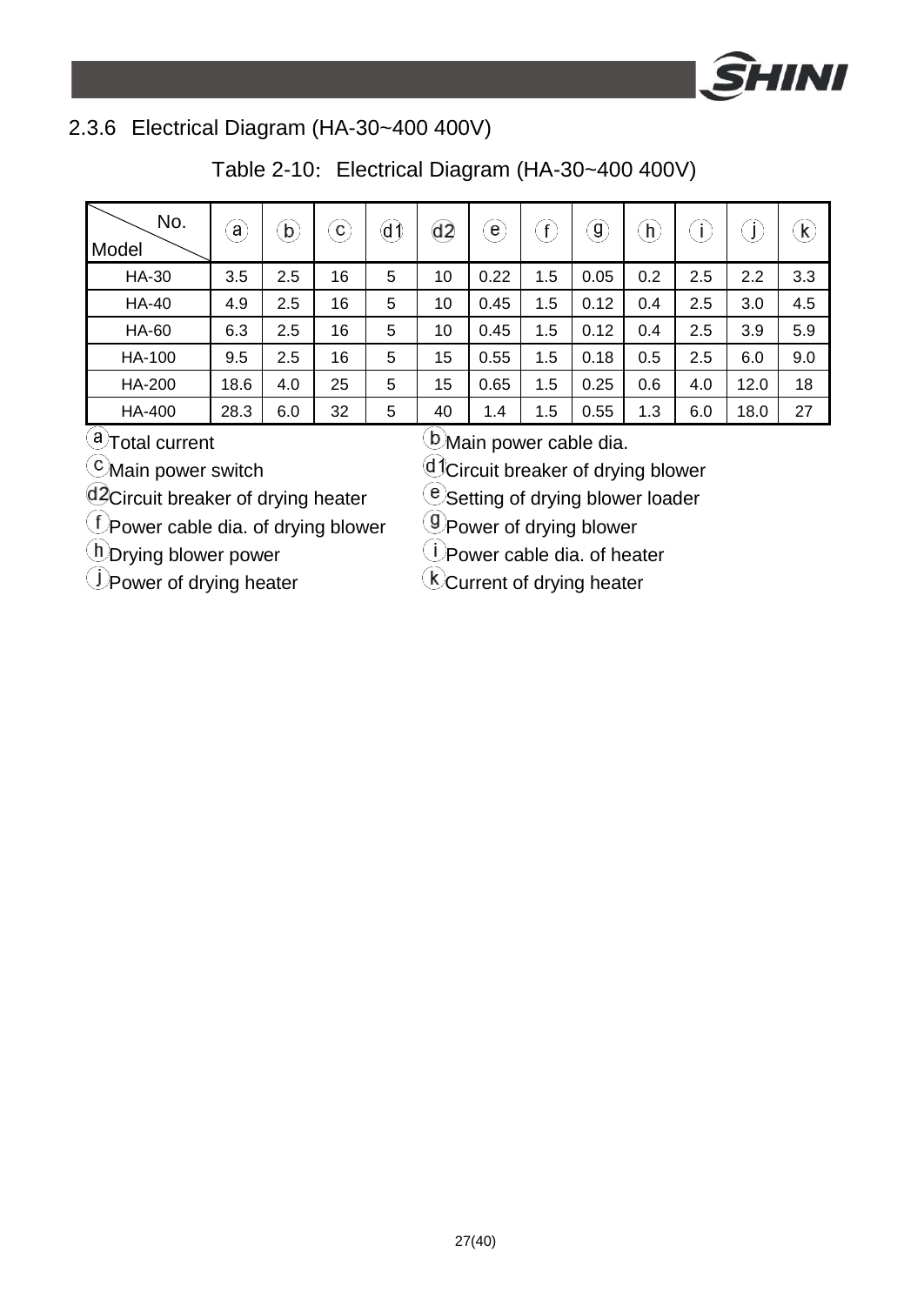



**NI** 

Picture 2-7: Main Circuit (HA-30~400 400V)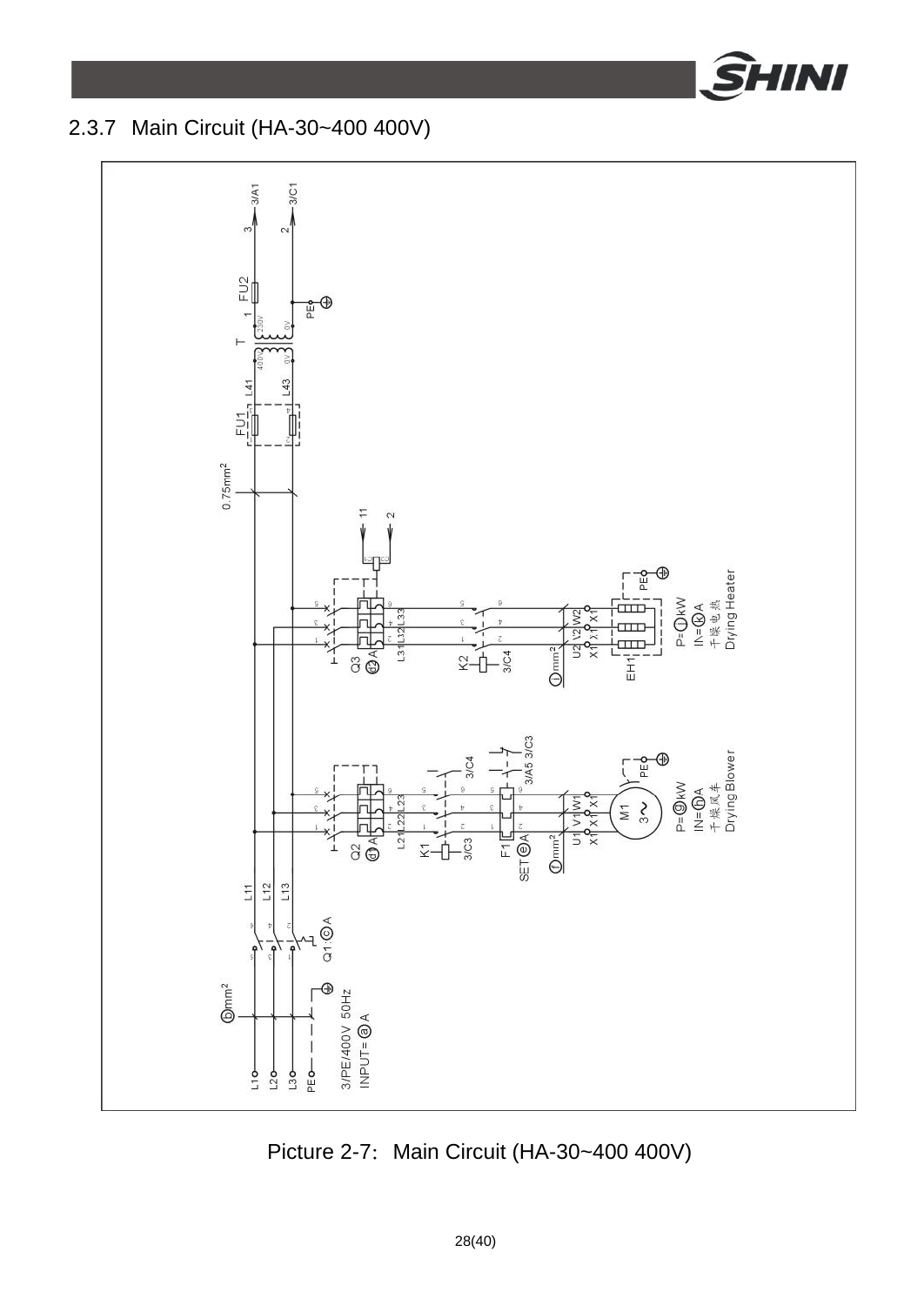

2.3.8 Control Circuit (HA-30~400 400V)



Picture 2-8: Control Circuit (HA-30~400 400V)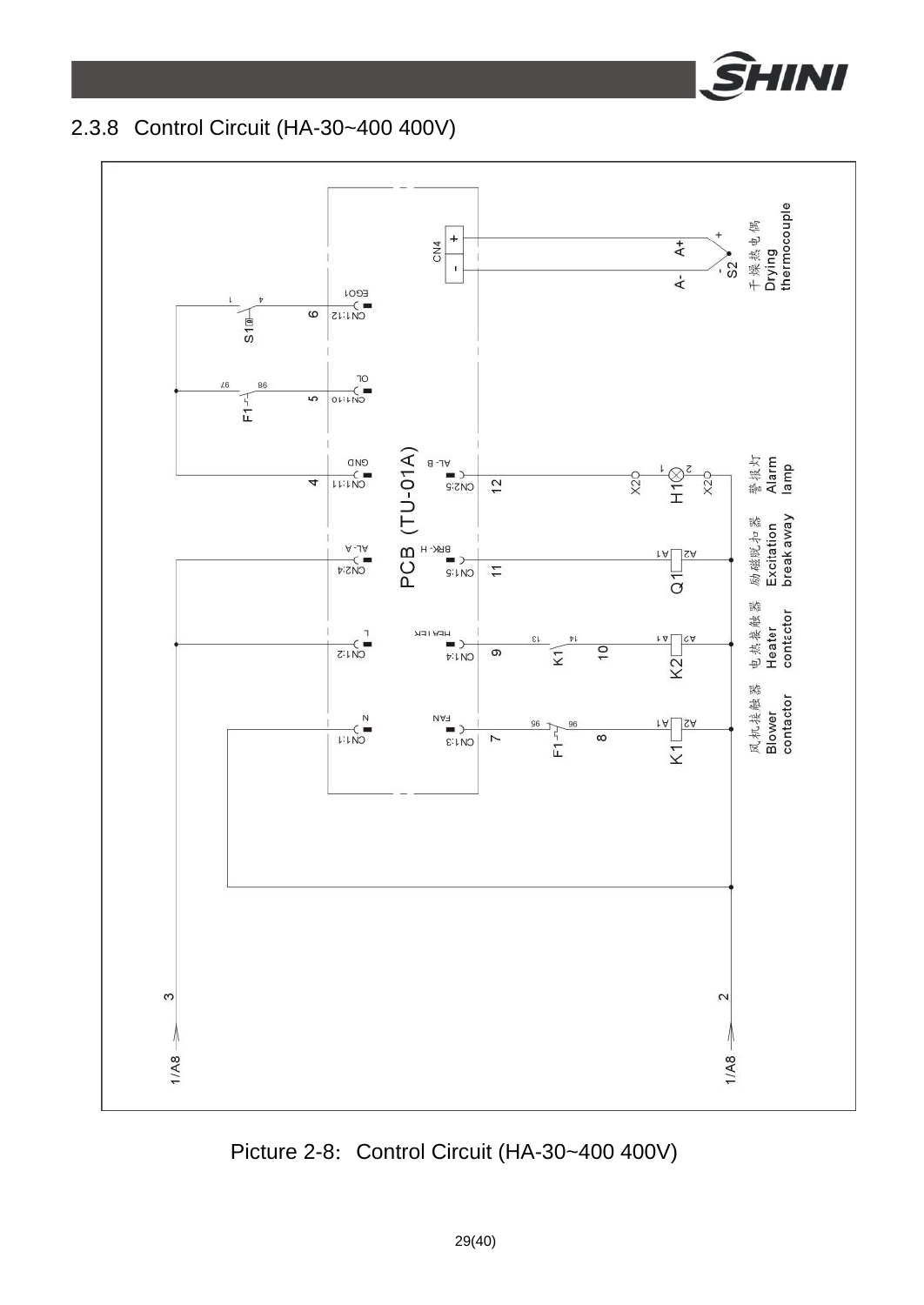

2.3.9 Components Layout (HA-30~400 400V)



Picture 2-9: Components Layout (HA-30~400 400V)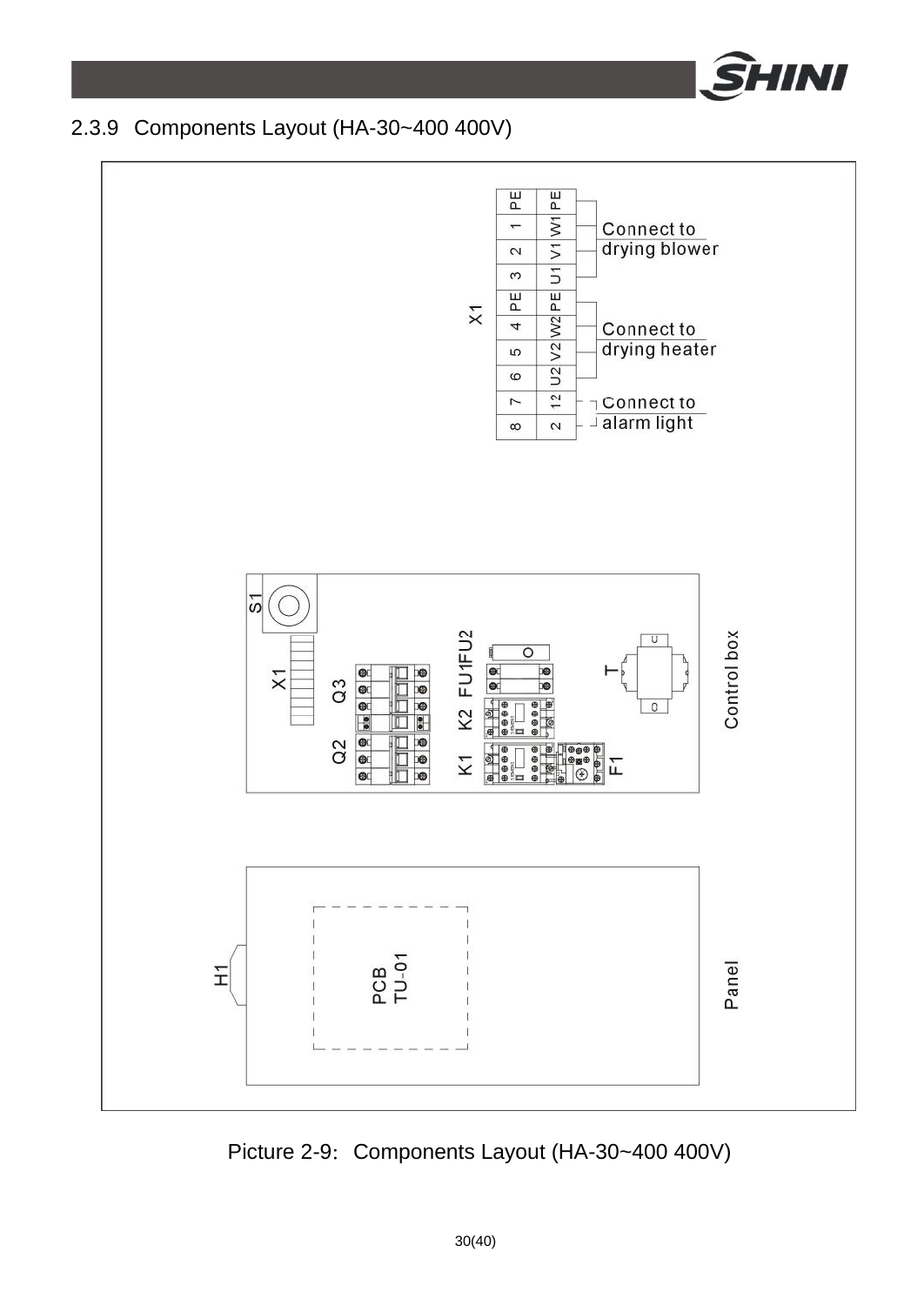

### 2.3.10 Electrical Components List (HA-30~400 400V)

|  |  |  |  | Table 2-11: Electrical Components List (HA-30 400V) |  |
|--|--|--|--|-----------------------------------------------------|--|
|--|--|--|--|-----------------------------------------------------|--|

| NO.<br>Symbol  | Name                     | <b>HA-30</b>          |                         |               |  |
|----------------|--------------------------|-----------------------|-------------------------|---------------|--|
|                |                          |                       | Specifications          | Part No.      |  |
| 1              | Q <sub>1</sub>           | Main switch           | 16A 3P 690V 50/60Hz     | YE10021160000 |  |
| $\overline{2}$ | Q <sub>3</sub>           | Circuit breaker*      | 10A 3P                  | YE40600300000 |  |
| 3              |                          | Excitation break away | 230V 50/60Hz            | YE40023560000 |  |
| 4              | Q2                       | Circuit breaker*      | 5A 3P                   | YE40603000000 |  |
| 5              | K <sub>1</sub>           | Contactor*            | 220V 50/60Hz            | YE00601521000 |  |
| 6              | K <sub>2</sub>           | Contactor*            | 220V 50/60Hz            | YE00601621000 |  |
| $\overline{7}$ | F <sub>1</sub>           | Overload relay*       | 0.18-0.25A 690V 50/60Hz | YE01618200000 |  |
| 8              | FU <sub>1</sub>          | Fuse**                | 2P                      | YE41032200000 |  |
| 9              |                          | Fuse core             | 1A                      | YE46001000100 |  |
| 10             | FU <sub>2</sub>          | Fuse**                | 6×30mm 2A 250V          | YE41001000000 |  |
| 11             | $\top$                   | Transformer*          | IN=400V OUT=230V 350mA  | YE70402300200 |  |
| 12             | <b>PCB-01</b>            | PCB*                  | 230V 50/60Hz            | YE80001100000 |  |
| 13             | S <sub>1</sub>           | Overheat protector*   | 115-320 °C              | BH90115000150 |  |
| 14             | S <sub>2</sub>           | Thermocouple          |                         |               |  |
| 15             | H1                       | Alarm lamp            | 230V 50/60Hz            | YE83305100200 |  |
| 16             | X <sub>1</sub>           | Terminal              | 4mm <sup>2</sup>        | YE61040000000 |  |
| 17             | $\blacksquare$           |                       | 4mm <sup>2</sup> PE     | YE61043500000 |  |
| 18             | $\overline{\phantom{a}}$ | $\blacksquare$        | $2.5$ mm <sup>2</sup>   | YE61250040000 |  |
| 19             | M1                       | Blower*               | 0.05kW                  |               |  |
| 20             | EH <sub>1</sub>          | Heater**              | $2.2$ kW                |               |  |

\* means possible broken parts.

\*\* means easy broken part. and spare backup is suggested.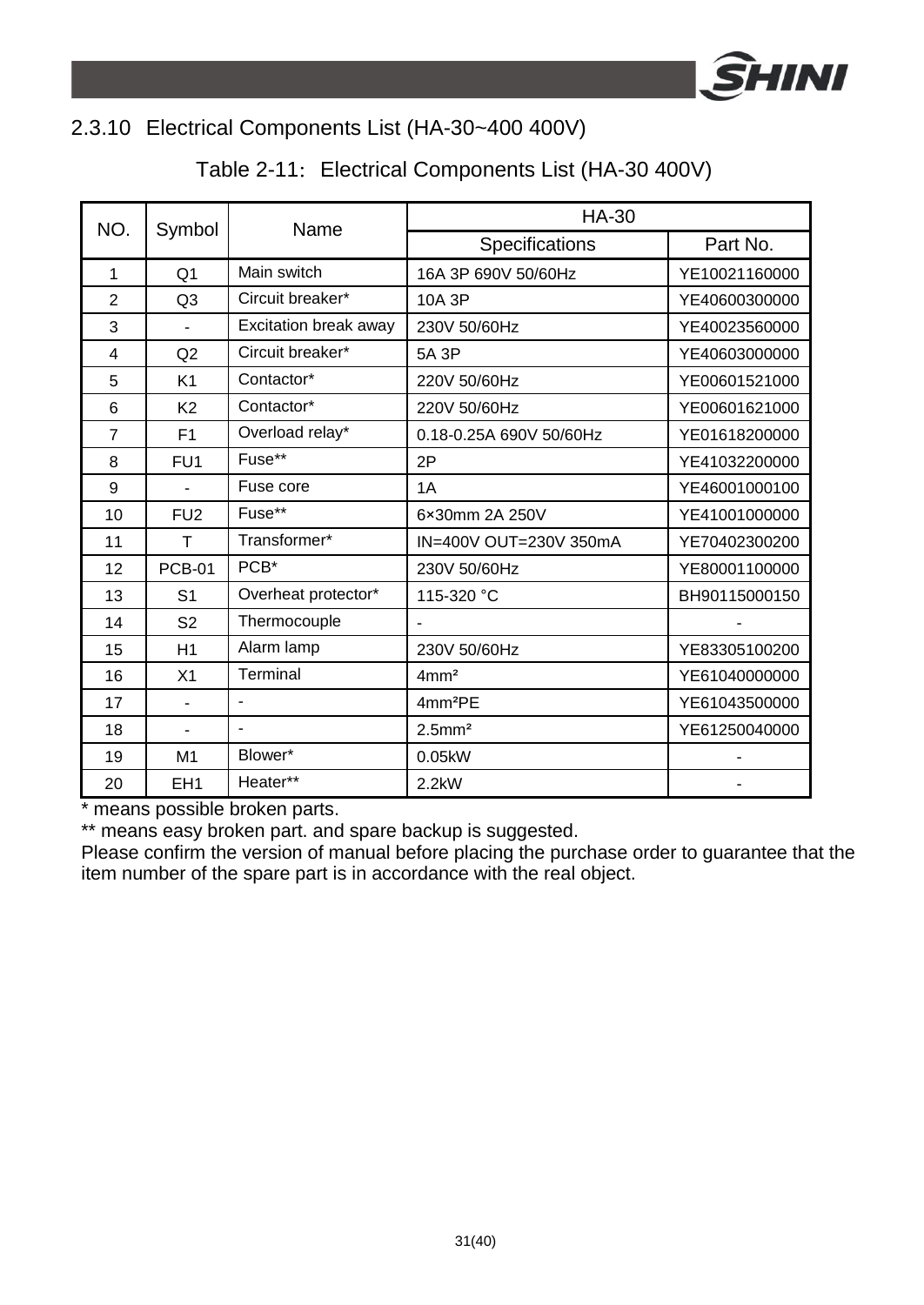

|  | Table 2-12: Electrical Components List (HA-40 400V) |  |
|--|-----------------------------------------------------|--|
|--|-----------------------------------------------------|--|

| NO.            | Symbol          | Name                  | <b>HA-40</b>           |               |  |
|----------------|-----------------|-----------------------|------------------------|---------------|--|
|                |                 |                       | Specifications         | Part No.      |  |
| 1              | Q <sub>1</sub>  | Main switch           | 16A 3P 690V 50/60Hz    | YE10021160000 |  |
| $\overline{2}$ | Q <sub>3</sub>  | Circuit breaker*      | 10A 3P                 | YE40600300000 |  |
| 3              |                 | Excitation break away | 230V 50/60Hz           | YE40023560000 |  |
| 4              | Q2              | Circuit breaker*      | 5A 3P                  | YE40603000000 |  |
| 5              | K <sub>1</sub>  | Contactor*            | 220V 50/60Hz           | YE00601521000 |  |
| 6              | K <sub>2</sub>  | Contactor*            | 220V 50/60Hz           | YE00601621000 |  |
| 7              | F <sub>1</sub>  | Overload relay*       | 0.35-0.5A 690V 50/60Hz | YE01161350000 |  |
| 8              | FU <sub>1</sub> | Fuse**                | 2P                     | YE41032200000 |  |
| 9              | $\blacksquare$  | Fuse core             | 1A                     | YE46001000100 |  |
| 10             | FU <sub>2</sub> | Fuse**                | 6×30mm 2A 250V         | YE41001000000 |  |
| 11             | T               | Transformer*          | IN=400V OUT=230V 350mA | YE70402300200 |  |
| 12             | <b>PCB-01</b>   | PCB*                  | 230V 50/60Hz           | YE80001100000 |  |
| 13             | S <sub>1</sub>  | Overheat protector*   | 115-320 °C             | BH90115000150 |  |
| 14             | S <sub>2</sub>  | Thermocouple          |                        |               |  |
| 15             | H1              | Alarm lamp            | 230V 50/60Hz           | YE83305100200 |  |
| 16             | X <sub>1</sub>  | Terminal              | 4mm <sup>2</sup>       | YE61040000000 |  |
| 17             |                 |                       | 4mm <sup>2</sup> PE    | YE61043500000 |  |
| 18             | $\blacksquare$  | $\blacksquare$        | $2.5$ mm <sup>2</sup>  | YE61250040000 |  |
| 19             | M1              | Blower*               | $0.12$ kW              |               |  |
| 20             | EH <sub>1</sub> | Heater**              | 3.0kW                  |               |  |

\* means possible broken parts.

\*\* means easy broken part. and spare backup is suggested.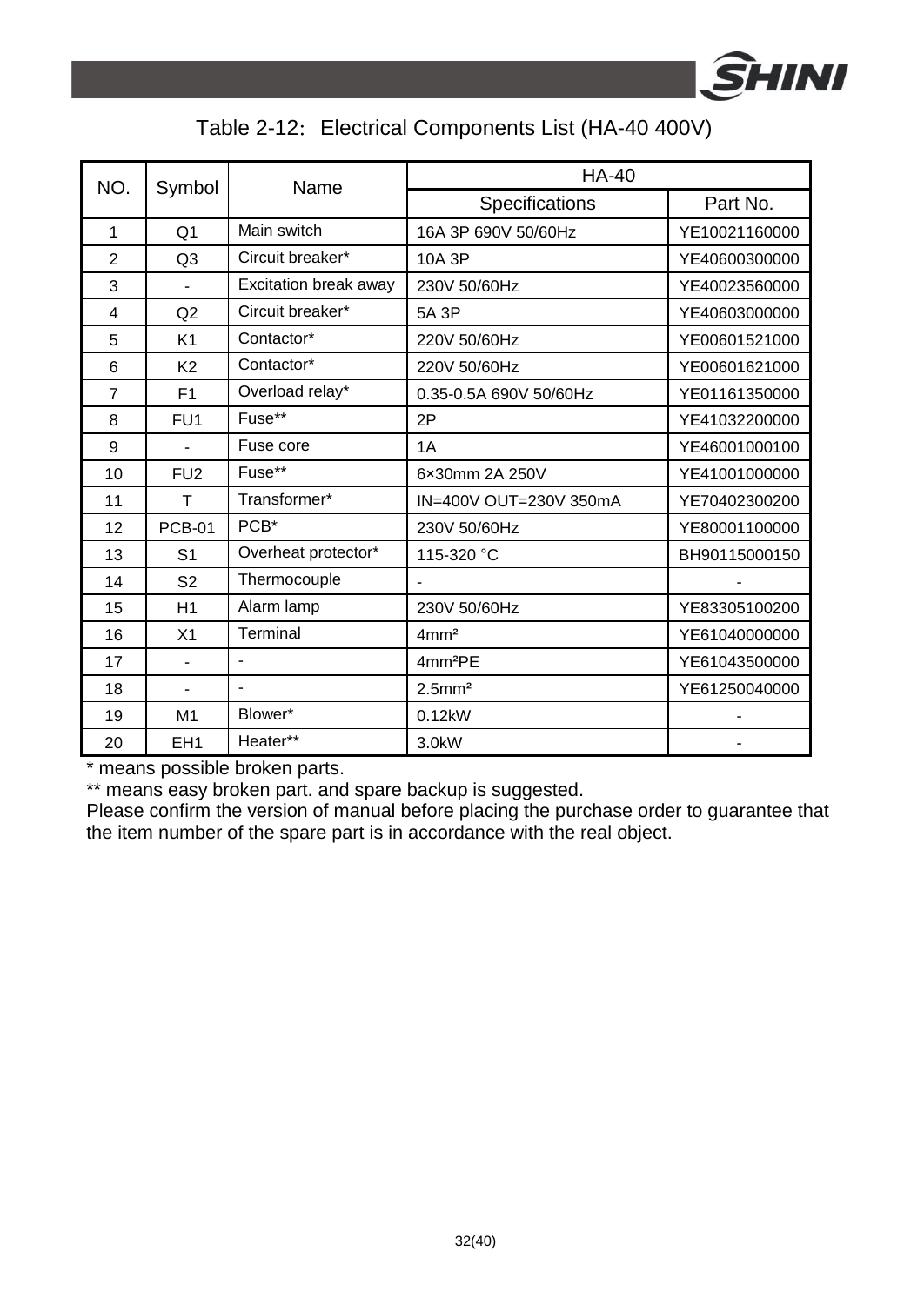

|  | Table 2-13: Electrical Components List (HA-60 400V) |  |
|--|-----------------------------------------------------|--|
|--|-----------------------------------------------------|--|

| NO.            | Symbol                   | Name                  | <b>HA-60</b>           |               |  |
|----------------|--------------------------|-----------------------|------------------------|---------------|--|
|                |                          |                       | Specifications         | Part No.      |  |
| 1              | Q <sub>1</sub>           | Main switch           | 16A 3P 690V 50/60Hz    | YE10021160000 |  |
| $\overline{2}$ | Q <sub>3</sub>           | Circuit breaker*      | 10A 3P                 | YE40600300000 |  |
| 3              | $\frac{1}{2}$            | Excitation break away | 230V 50/60Hz           | YE40023560000 |  |
| 4              | Q <sub>2</sub>           | Circuit breaker*      | 5A 3P                  | YE40603000000 |  |
| 5              | K <sub>1</sub>           | Contactor*            | 220V 50/60Hz           | YE00601521000 |  |
| 6              | K <sub>2</sub>           | Contactor*            | 220V 50/60Hz           | YE00601721000 |  |
| $\overline{7}$ | F1                       | Overload relay*       | 0.35-0.5A 690V 50/60Hz | YE01161350000 |  |
| 8              | FU <sub>1</sub>          | Fuse**                | 2P                     | YE41032200000 |  |
| 9              | $\blacksquare$           | Fuse core             | 1A                     | YE46001000100 |  |
| 10             | FU <sub>2</sub>          | Fuse**                | 6×30mm 2A 250V         | YE41001000000 |  |
| 11             | T                        | Transformer*          | IN=400V OUT=230V 350mA | YE70402300200 |  |
| 12             | <b>PCB-01</b>            | PCB <sup>*</sup>      | 230V 50/60Hz           | YE80001100000 |  |
| 13             | S <sub>1</sub>           | Overheat protector*   | 115-320 °C             | BH90115000150 |  |
| 14             | S <sub>2</sub>           | Thermocouple          |                        |               |  |
| 15             | H1                       | Alarm lamp            | 230V 50/60Hz           | YE83305100200 |  |
| 16             | X1                       | Terminal              | 4mm <sup>2</sup>       | YE61040000000 |  |
| 17             |                          |                       | 4mm <sup>2</sup> PE    | YE61043500000 |  |
| 18             | $\overline{\phantom{a}}$ | $\blacksquare$        | $2.5$ mm <sup>2</sup>  | YE61250040000 |  |
| 19             | M1                       | Blower*               | $0.12$ kW              |               |  |
| 20             | EH <sub>1</sub>          | Heater**              | 3.9kW                  |               |  |

\* means possible broken parts.

\*\* means easy broken part. and spare backup is suggested.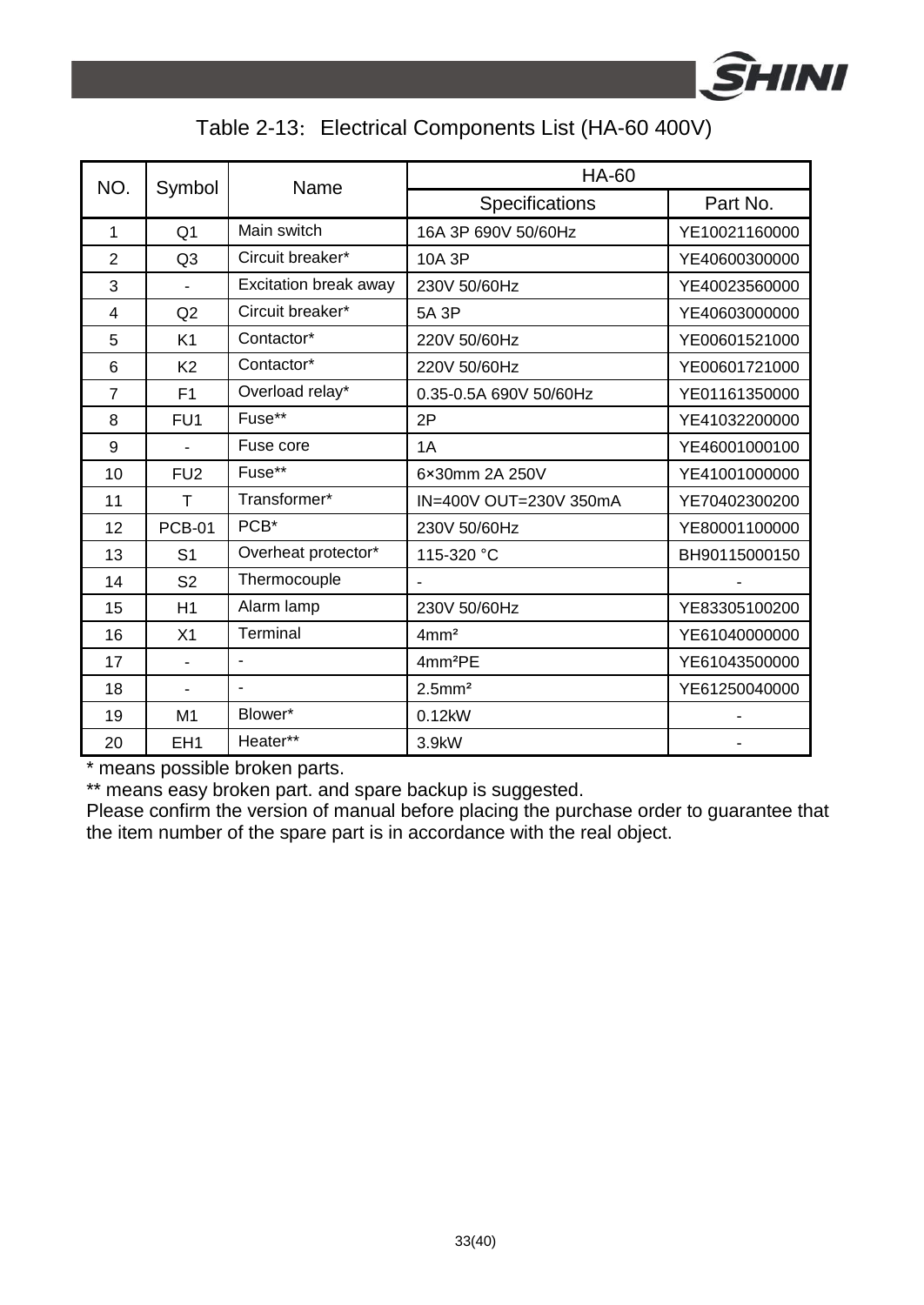

### Table 2-14: Electrical Components List (HA-100 400V)

| NO.            | Symbol                   | Name                     | <b>HA-100</b>          |               |  |
|----------------|--------------------------|--------------------------|------------------------|---------------|--|
|                |                          |                          | Specifications         | Part No.      |  |
| 1              | Q <sub>1</sub>           | Main switch              | 16A 3P 690V 50/60Hz    | YE10021160000 |  |
| $\overline{2}$ | Q <sub>3</sub>           | Circuit breaker*         | 15A 3P                 | YE40601500000 |  |
| 3              |                          | Excitation break away    | 230V 50/60Hz           | YE40023560000 |  |
| 4              | Q2                       | Circuit breaker*         | 5A 3P                  | YE40603000000 |  |
| 5              | K <sub>1</sub>           | Contactor*               | 220V 50/60Hz           | YE00601521000 |  |
| 6              | K <sub>2</sub>           | Contactor*               | 220V 50/60Hz           | YE00601821000 |  |
| 7              | F <sub>1</sub>           | Overload relay*          | 0.4-0.63A 690V 50/60Hz | YE01161450000 |  |
| 8              | FU <sub>1</sub>          | Fuse**                   | 2P                     | YE41032200000 |  |
| 9              |                          | Fuse core                | 1A                     | YE46001000100 |  |
| 10             | FU <sub>2</sub>          | Fuse**                   | 6×30mm 2A 250V         | YE41001000000 |  |
| 11             | T                        | Transformer*             | IN=400V OUT=230V 350mA | YE70402300200 |  |
| 12             | <b>PCB-01</b>            | PCB*                     | 230V 50/60Hz           | YE80001100000 |  |
| 13             | S <sub>1</sub>           | Overheat protector*      | 115-320 °C             | BH90115000150 |  |
| 14             | S <sub>2</sub>           | Thermocouple             |                        |               |  |
| 15             | H1                       | Alarm lamp               | 230V 50/60Hz           | YE83305100200 |  |
| 16             | X <sub>1</sub>           | Terminal                 | 4mm <sup>2</sup>       | YE61040000000 |  |
| 17             |                          |                          | 4mm <sup>2</sup> PE    | YE61043500000 |  |
| 18             | $\overline{\phantom{a}}$ | $\overline{\phantom{a}}$ | $2.5$ mm <sup>2</sup>  | YE61250040000 |  |
| 19             | M1                       | Blower*                  | 0.12kW                 |               |  |
| 20             | EH <sub>1</sub>          | Heater**                 | 6kW                    |               |  |

\* means possible broken parts.

\*\* means easy broken part. and spare backup is suggested.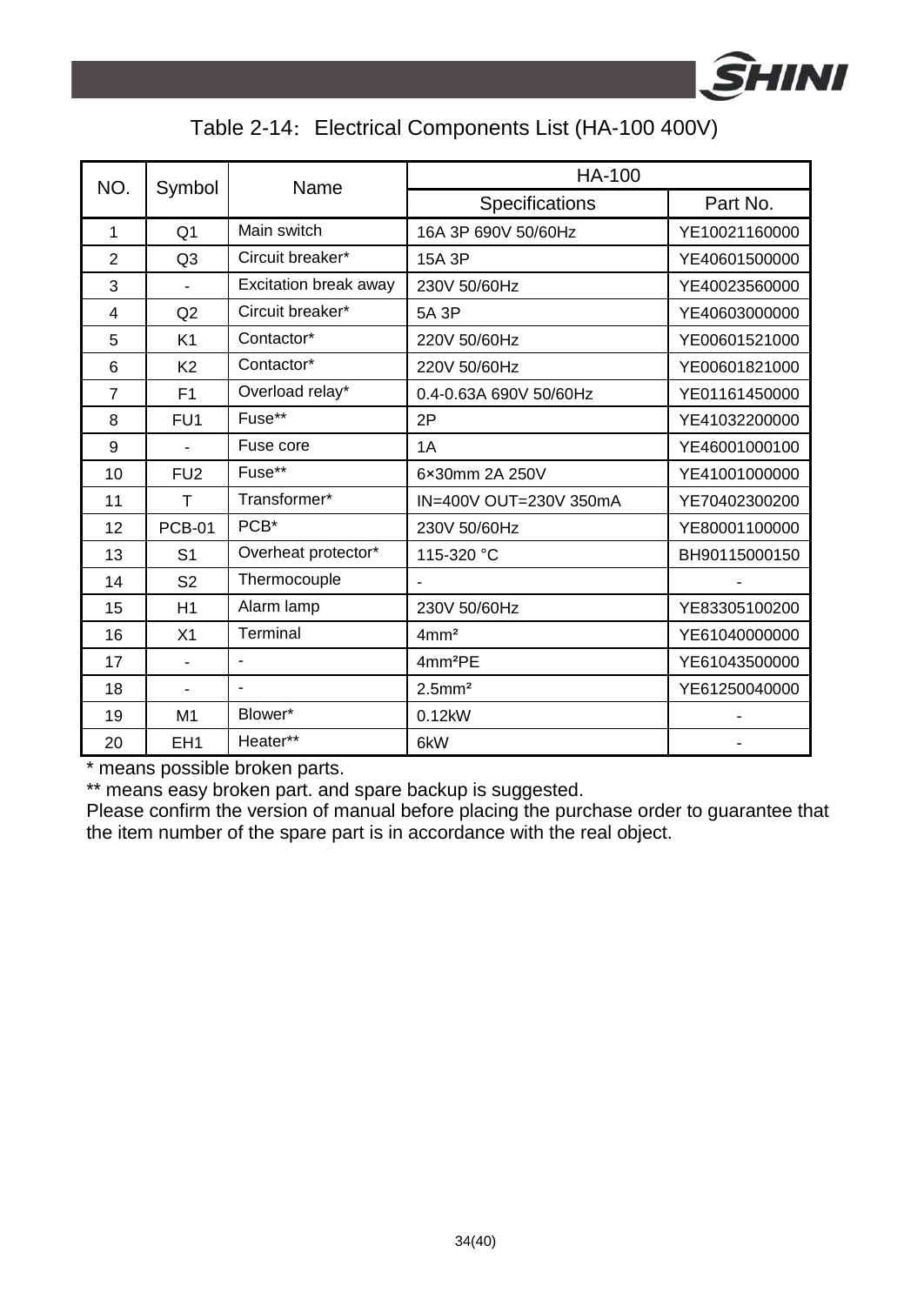

### Table 2-15: Electrical Components List (HA-200 400V)

| NO.            | Symbol                   | Name                  | <b>HA-200</b>          |               |  |
|----------------|--------------------------|-----------------------|------------------------|---------------|--|
|                |                          |                       | Specifications         | Part No.      |  |
| 1              | Q <sub>1</sub>           | Main switch           | 25A 3P 690V 50/60Hz    | YE10125250000 |  |
| $\overline{2}$ | Q <sub>3</sub>           | Circuit breaker*      | 25A 3P                 | YE40602500000 |  |
| 3              | $\blacksquare$           | Excitation break away | 230V 50/60Hz           | YE40023560000 |  |
| 4              | Q2                       | Circuit breaker*      | 5A 3P                  | YE40603000000 |  |
| 5              | K <sub>1</sub>           | Contactor*            | 220V 50/60Hz           | YE00601521000 |  |
| 6              | K <sub>2</sub>           | Contactor*            | 220V 50/60Hz           | YE00602722000 |  |
| 7              | F1                       | Overload relay*       | 0.55-0.8A 690V 50/60Hz | YE01161550000 |  |
| 8              | FU <sub>1</sub>          | Fuse**                | 2P                     | YE41032200000 |  |
| 9              |                          | Fuse core             | 1A                     | YE46001000100 |  |
| 10             | FU <sub>2</sub>          | Fuse**                | 6×30mm 2A 250V         | YE41001000000 |  |
| 11             | $\mathsf{T}$             | Transformer*          | IN=400V OUT=230V 350mA | YE70402300200 |  |
| 12             | <b>PCB-01</b>            | PCB*                  | 230V 50/60Hz           | YE80001100000 |  |
| 13             | S <sub>1</sub>           | Overheat protector*   | 115-320 °C             | BH90115000150 |  |
| 14             | S <sub>2</sub>           | Thermocouple          |                        |               |  |
| 15             | H1                       | Alarm lamp            | 230V 50/60Hz           | YE83305100200 |  |
| 16             | X <sub>1</sub>           | Terminal              | $2.5$ mm <sup>2</sup>  | YE61250040000 |  |
| 17             | $\overline{\phantom{a}}$ |                       | 2.5mm <sup>2</sup> PE  | YE61253500000 |  |
| 18             | X <sub>1</sub>           | Terminal              | 4mm <sup>2</sup>       | YE61040000000 |  |
| 19             |                          | $\blacksquare$        | 4mm <sup>2</sup> PE    | YE61043500000 |  |
| 20             | M <sub>1</sub>           | Blower*               | 0.18kW                 |               |  |
| 21             | EH <sub>1</sub>          | Heater**              | 12kW                   |               |  |

\* means possible broken parts.

\*\* means easy broken part. and spare backup is suggested.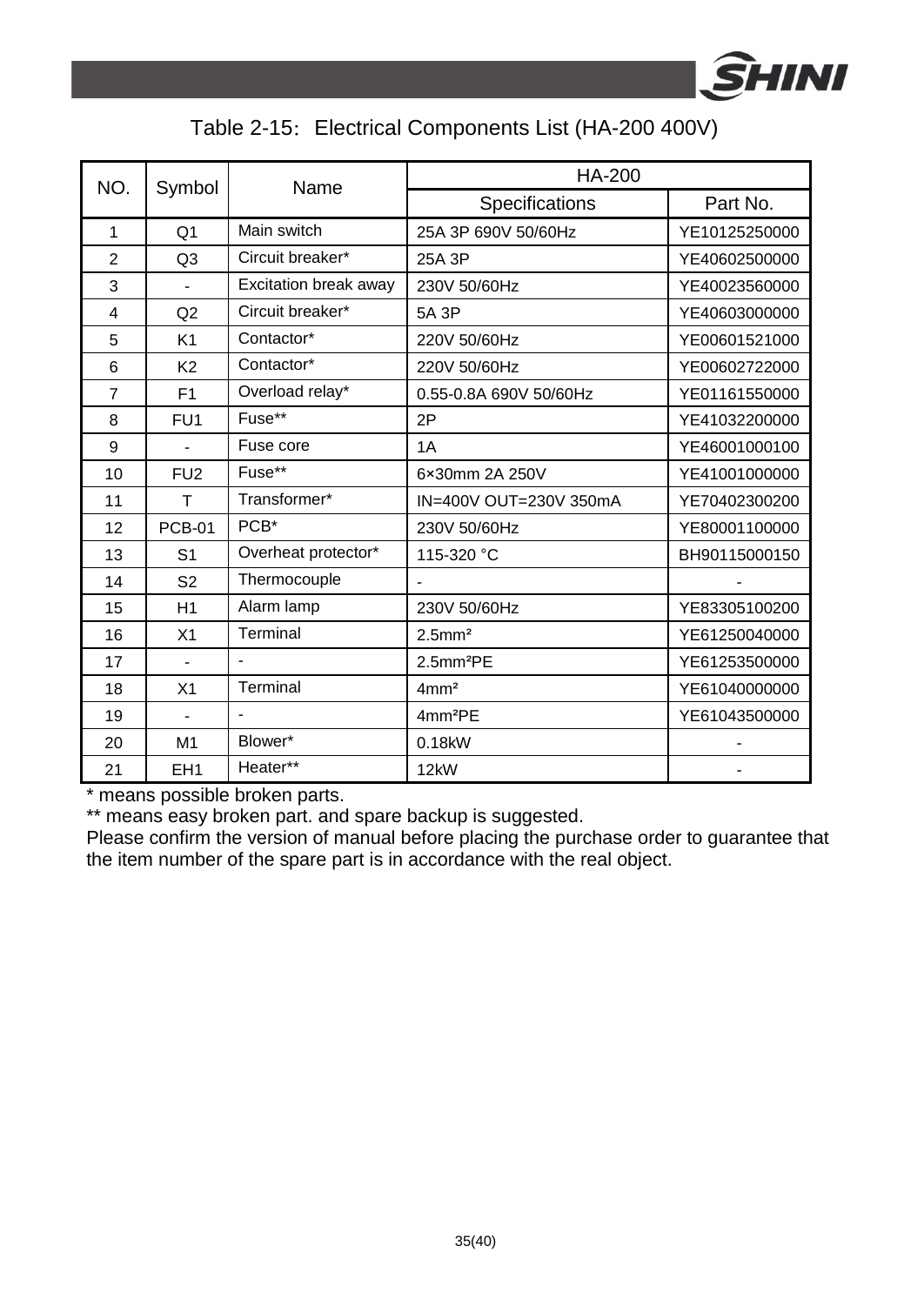

### Table 2-16: Electrical Components List (HA-400 400V)

| NO.            | Symbol                   | Name                  | <b>HA-400</b>          |               |  |
|----------------|--------------------------|-----------------------|------------------------|---------------|--|
|                |                          |                       | Specifications         | Part No.      |  |
| 1              | Q <sub>1</sub>           | Main switch           | 32A 3P 690V 50/60Hz    | YE10323200000 |  |
| $\overline{2}$ | Q <sub>3</sub>           | Circuit breaker*      | 40A 3P                 | YE40604000000 |  |
| 3              | $\blacksquare$           | Excitation break away | 230V 50/60Hz           | YE40023560000 |  |
| 4              | Q2                       | Circuit breaker*      | 5A 3P                  | YE40603000000 |  |
| 5              | K <sub>1</sub>           | Contactor*            | 220V 50/60Hz           | YE00601521000 |  |
| 6              | K <sub>2</sub>           | Contactor*            | 220V 50/60Hz           | YE00602822000 |  |
| $\overline{7}$ | F <sub>1</sub>           | Overload relay*       | 1.1-1.6A 690V 50/60Hz  | YE01160110000 |  |
| 8              | FU <sub>1</sub>          | Fuse**                | 2P                     | YE41032200000 |  |
| 9              |                          | Fuse core             | 1A                     | YE46001000100 |  |
| 10             | FU <sub>2</sub>          | Fuse**                | 6×30mm 2A 250V         | YE41001000000 |  |
| 11             | T                        | Transformer*          | IN=400V OUT=230V 350mA | YE70402300200 |  |
| 12             | <b>PCB-01</b>            | PCB*                  | 230V 50/60Hz           | YE80001100000 |  |
| 13             | S <sub>1</sub>           | Overheat protector*   | 115-320 °C             | BH90115000150 |  |
| 14             | S <sub>2</sub>           | Thermocouple          |                        |               |  |
| 15             | H1                       | Alarm lamp            | 230V 50/60Hz           | YE83305100200 |  |
| 16             | X <sub>1</sub>           | Terminal              | $2.5$ mm <sup>2</sup>  | YE61250040000 |  |
| 17             | $\overline{\phantom{a}}$ |                       | 2.5mm <sup>2</sup> PE  | YE61253500000 |  |
| 18             | X1                       | Terminal              | 6mm <sup>2</sup>       | YE61060000000 |  |
| 19             |                          |                       | 6mm <sup>2</sup> PE    | YE61063500000 |  |
| 20             | M <sub>1</sub>           | Blower*               | 0.55kW                 |               |  |
| 21             | EH <sub>1</sub>          | Heater**              | 18kW                   |               |  |

\* means possible broken parts.

\*\* means easy broken part. and spare backup is suggested.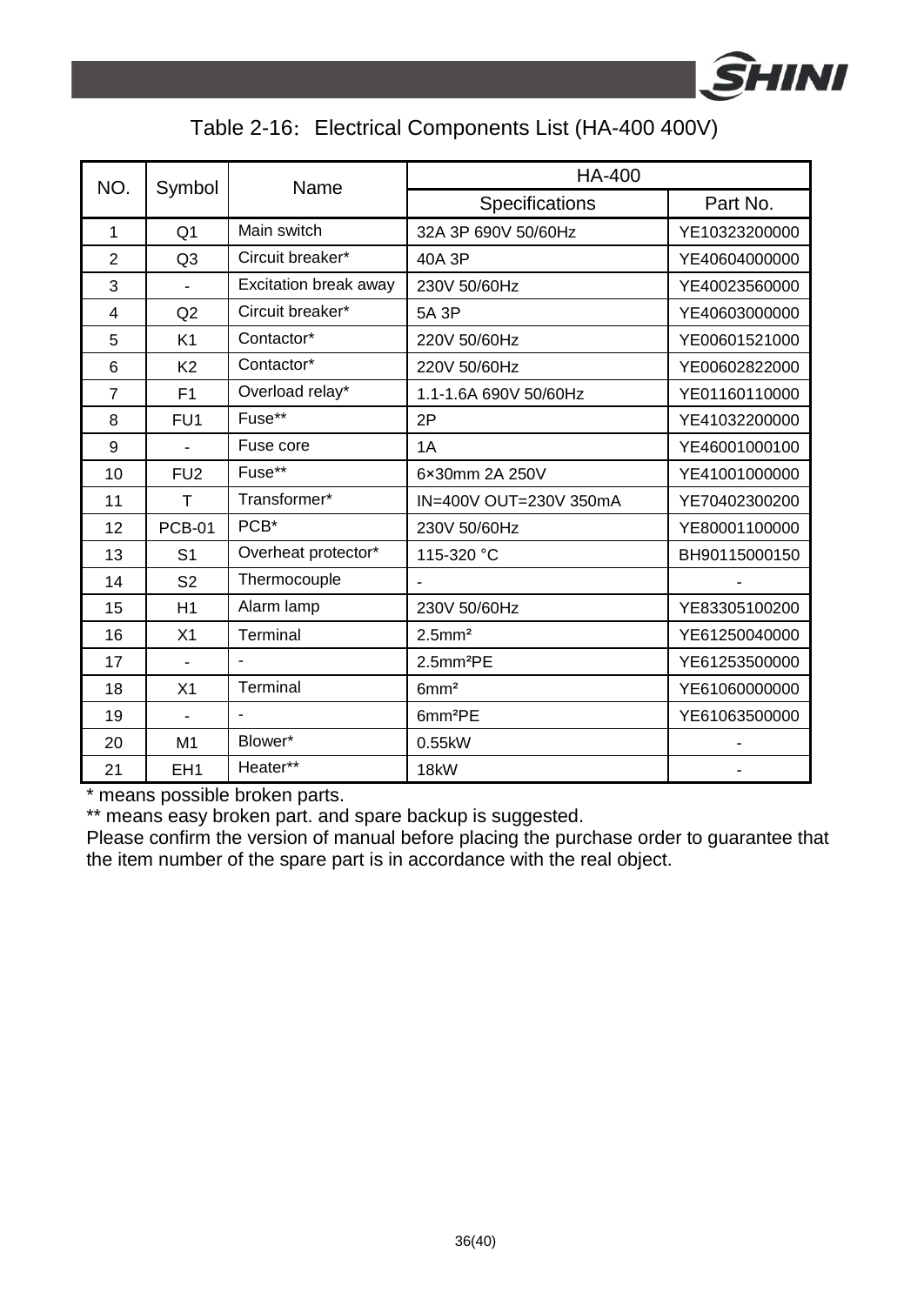

# 2.4 Installation Diagram

2.4.1 Installed on the injection molding machine with heat preservation hopper.



Picture 2-10: Installation on the Injection Molding Machine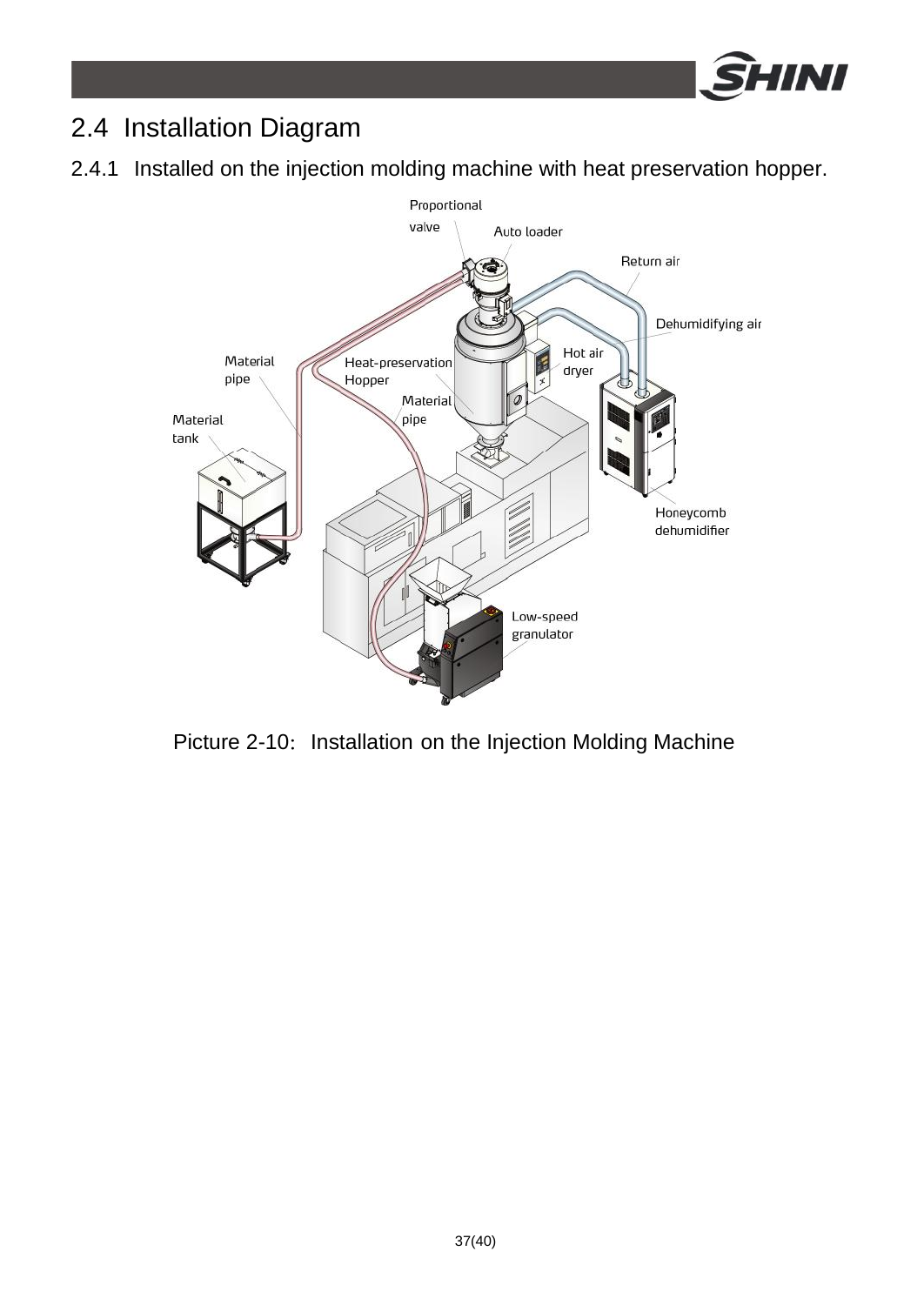

# **3. Maintenance and Repair**

#### HA-30~400

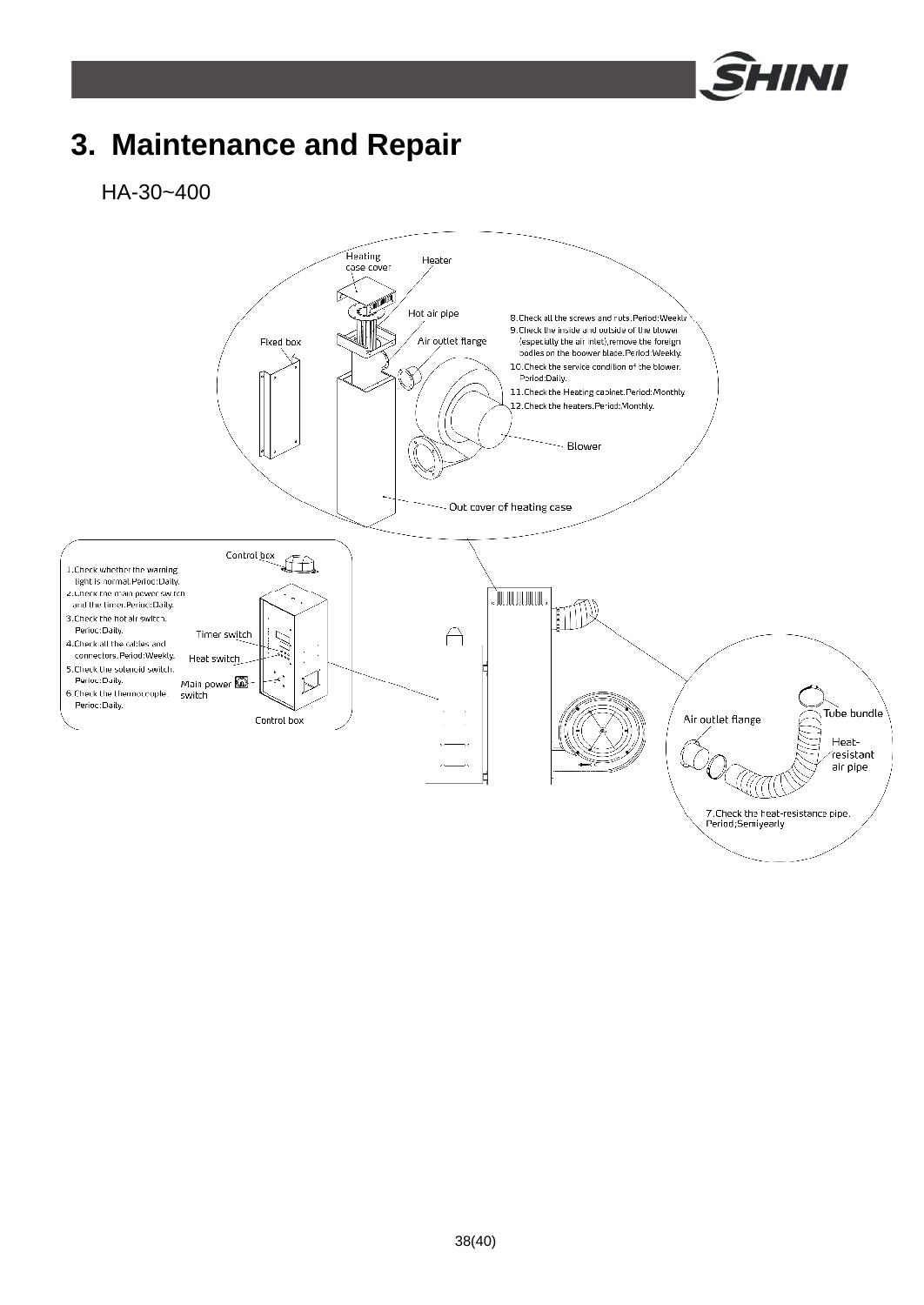

### 3.1 Blower

- 1) Clean the inner and outer parts (especially the air pipes at air inlet) of the blower regularly to remove dust on surface.
- 2) Remove foreign material on leaves of the blower to prevent it from damage.

### 3.2 Maintenance Schedule

#### 3.2.1 General Machine Information

| Model                                   |                                                                                                                                                            | SN ________________ Manufacture date _____________ |  |
|-----------------------------------------|------------------------------------------------------------------------------------------------------------------------------------------------------------|----------------------------------------------------|--|
|                                         | Voltage $\Phi$ V Frequency Hz Power ___________ kW                                                                                                         |                                                    |  |
| 3.2.2 Installation & Inspection         |                                                                                                                                                            |                                                    |  |
|                                         | Check if the connecting pipe is tightly locked or not.                                                                                                     |                                                    |  |
|                                         | Check that the piping system is correctly connected.                                                                                                       |                                                    |  |
| <b>Electrical Installation</b>          |                                                                                                                                                            |                                                    |  |
|                                         | <sup>J</sup> Voltage: __________ V _________ Hz                                                                                                            |                                                    |  |
|                                         | Fuse melt current: 1 Phase ____________ A 3 Phase ___________ A                                                                                            |                                                    |  |
|                                         | Check phase sequence of the power supply.                                                                                                                  |                                                    |  |
|                                         | Check the rotating direction of the blower.                                                                                                                |                                                    |  |
| 3.2.3 Daily Checking                    |                                                                                                                                                            |                                                    |  |
| Check the switches of the machine.      |                                                                                                                                                            |                                                    |  |
|                                         | Check the auto-start function of the machine.                                                                                                              |                                                    |  |
| 3.2.4 Weekly Checking                   |                                                                                                                                                            |                                                    |  |
|                                         | Check all the electrical cables of the machine.<br>Check if there are loose electrical connections.<br>$\Box$ Check whether overheat protection is normal. |                                                    |  |
| 3.2.5 Monthly Checking                  |                                                                                                                                                            |                                                    |  |
| $\Box$ Check the performance of blower. | $\Box$ Check if the pipe heater is working properly.<br>Check the performances of electrical components.                                                   |                                                    |  |